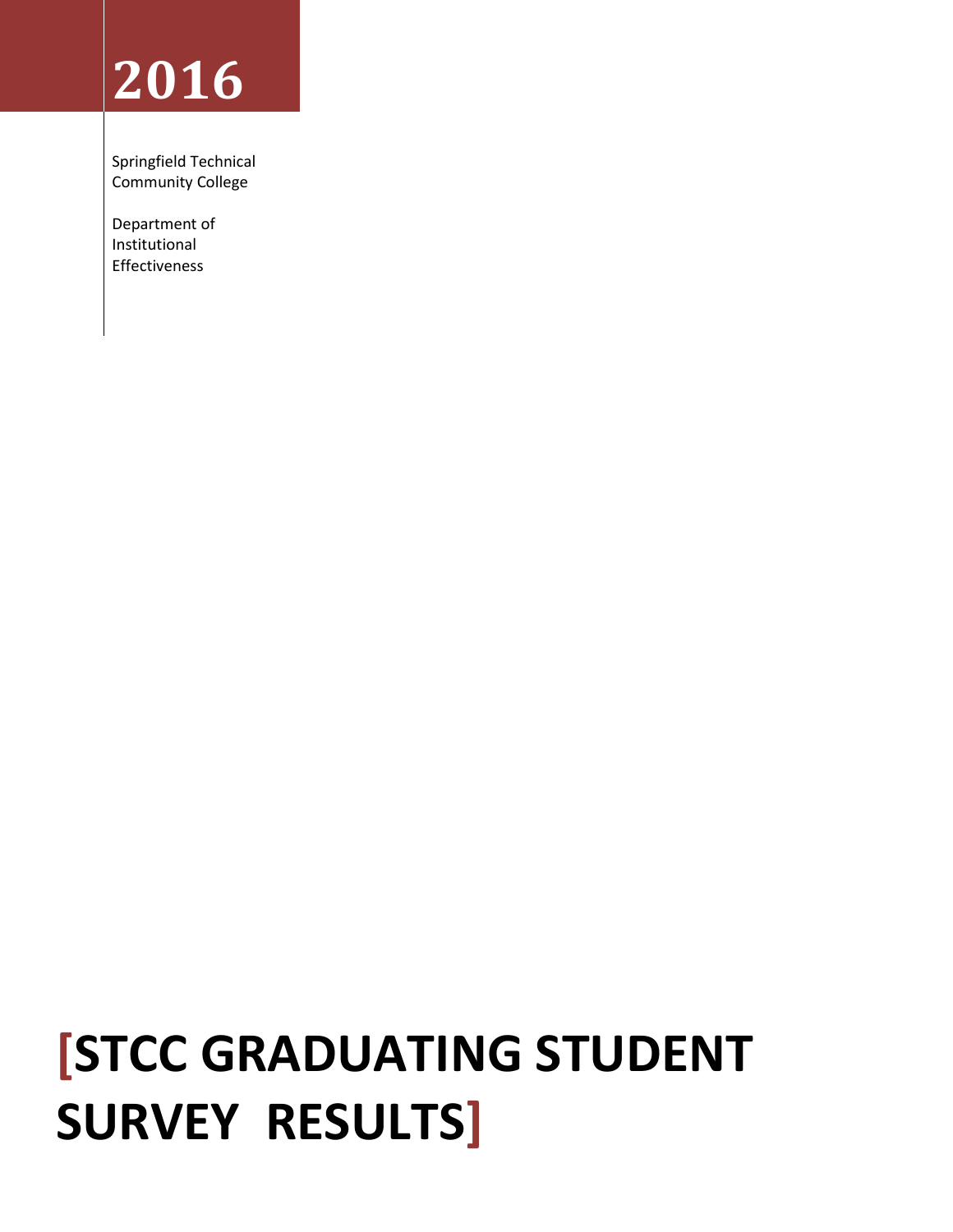# **Executive Summary**

#### **Survey Respondents and Response Rate: 411 graduating students took survey**

Of the 547 students at Cap & Gown Pick-Up, 411 participated in this survey for a 75% response rate. Of these respondents, 365 (89%) reported that they would be receiving an associate degree and 44 (11%) reported receiving a certificate. There were 1048 students receiving degrees in FY2016.

#### **Employment Plans: 63% of new graduates are seeking new employment and 7% have already secured new positions**

Graduates were asked about their current employment status which includes military service. If graduates responded that they were either continuing employment or beginning new employment, they were asked about the relationship of their work to their STCC education as well as whether their work is or will be full- or part-time. Of graduates responding to this question, about 66% report being currently employed. Notably, about 7% of students have secured new positions as they graduate, whether they were already employed or not. Nearly 63% of graduates are seeking new positions, whether they are currently employed or not. Many graduates are pursuing further education instead of or in addition to employment.

### **Continuing Education Plans: 73% of new graduates expect to continue their education**

Graduates were asked about whether they will be continuing their education within the next year and whether they will do so in a full- or part-time capacity. About 75% of graduates receiving associates degrees plan to continue their education within the year, with most planning to attend a 4-year college or university. About 60% of certificate graduates plan to continue their education with the majority returning to STCC.

## **Perceived Educational Preparation: 95% of graduating students feel that STCC prepared them for continuing education**

We asked graduates several questions about their educational experience at STCC including their overall preparedness, how their education at STCC had improved their academic and personal skills, and the barriers and supports they experienced in their efforts to complete their credentials. Only 12 students out of 296 who responded to this question reported being either somewhat or very unprepared to further their education.

## **Perceived Educational Barriers: Family responsibilities, finances, and job demands are most frequent barriers to student success**

We also asked graduates about the barriers they faced as they worked to obtain their credential. For associate degree recipients, more than 50% of students experienced either minor or major barriers to their education because of: family responsibilities, financial difficulties, and job demands. More than 50% of certificate recipients experienced either minor or major educational barriers due to: family responsibilities, job demands, not being academically prepared when they started, and financial difficulties.

### **Perceived Educational Supports: Family, faculty, and classroom activities pave the way for success**

Finally, we asked students about the factors that helped them succeed in completing their credentials. For students receiving their associate degree, more than 90% cited faculty and/or instructors (in-class time) as well as in-class experience and activities as being a part of their completion success. For students receiving certificates, more than 90% cited in-class experience and activities, faculty and/or instructors (in-class time), and classmate inspiration, support, or encouragement as being part of their completion success.

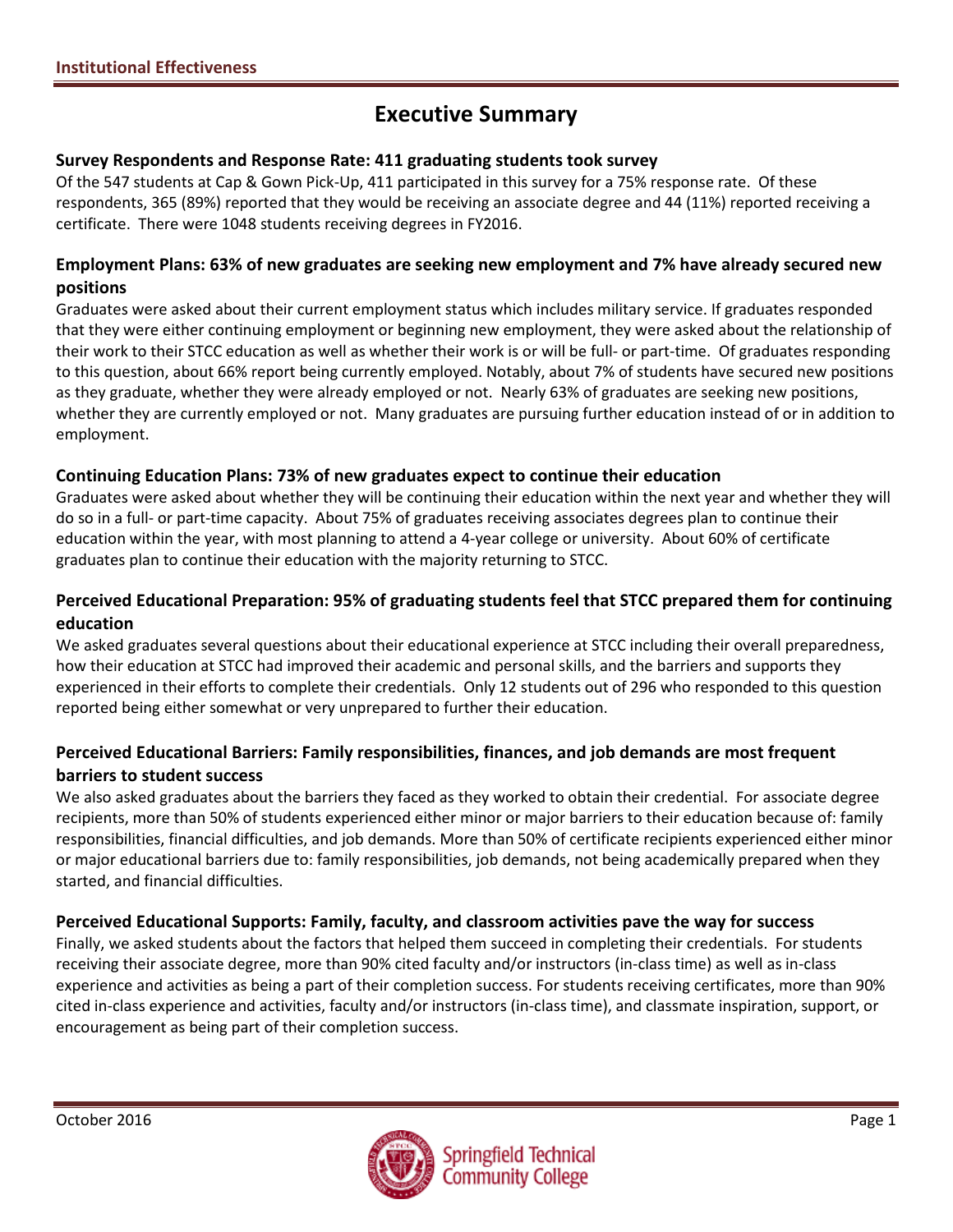# **STCC Graduating Student Survey Results: 2016**

Since 2013 the Department of Institutional Effectiveness has conducted a graduating student survey at Cap & Gown Pick-Up. All survey questions can be found in Appendix I. (Please note that not all totals equal 100% due to rounding.)

## **Survey Respondents and Response Rate: 411 graduating students took survey**

Of the 547 students at Cap & Gown Pick-Up, 411 participated in this survey for a 75% response rate. Of these respondents, 365 (89%) reported that they would be receiving an associate degree and 44 (11%) reported receiving a certificate. There were 1048 students receiving degrees in FY2016.

Of the respondents who answered the questions on race/ethnicity, 29% identified as Hispanic, 49% as white and 17% as black; 5% identified as other races or as multi-racial. There were 37% of respondents who identified as male and 63% who identified as female. We also asked students how old they were when they started their STCC education: 25% were 19 years old or younger; 31% were 20-24; 18% were 25-29, and 26% reported being 30 or older when they began their program.

Graduates were asked how long it took them to complete their credential and from which program they were receiving it. The majority of students graduating with an associate's degree graduated in 3 years or less. The majority of students graduating with a certificate graduated in 2 years or less. The list of programs represented by credential type can be found in Appendix II of this report.

| <b>Time to Completion</b>    |        | <b>Associates</b> | <b>Certificates</b> |      |  |
|------------------------------|--------|-------------------|---------------------|------|--|
|                              | %<br>N |                   | N                   | %    |  |
| Less than 1 year             | 3      | 1%                | 20                  | 47%  |  |
| 1 year to less than 2 years  | 30     | 8%                | 13                  | 30%  |  |
| 2 years to less than 3 years | 175    | 48%               | 7                   | 16%  |  |
| 3 years to less than 4 years | 78     | 21%               | 3                   | 7%   |  |
| 4 years to less than 5 years | 40     | 11%               | 0                   | 0%   |  |
| 5 years to less than 6 years | 15     | 4%                | 0                   | 0%   |  |
| 6 or more years              | 23     | 6%                | 0                   | 0%   |  |
| Total                        | 364    | 100%              | 43                  | 100% |  |

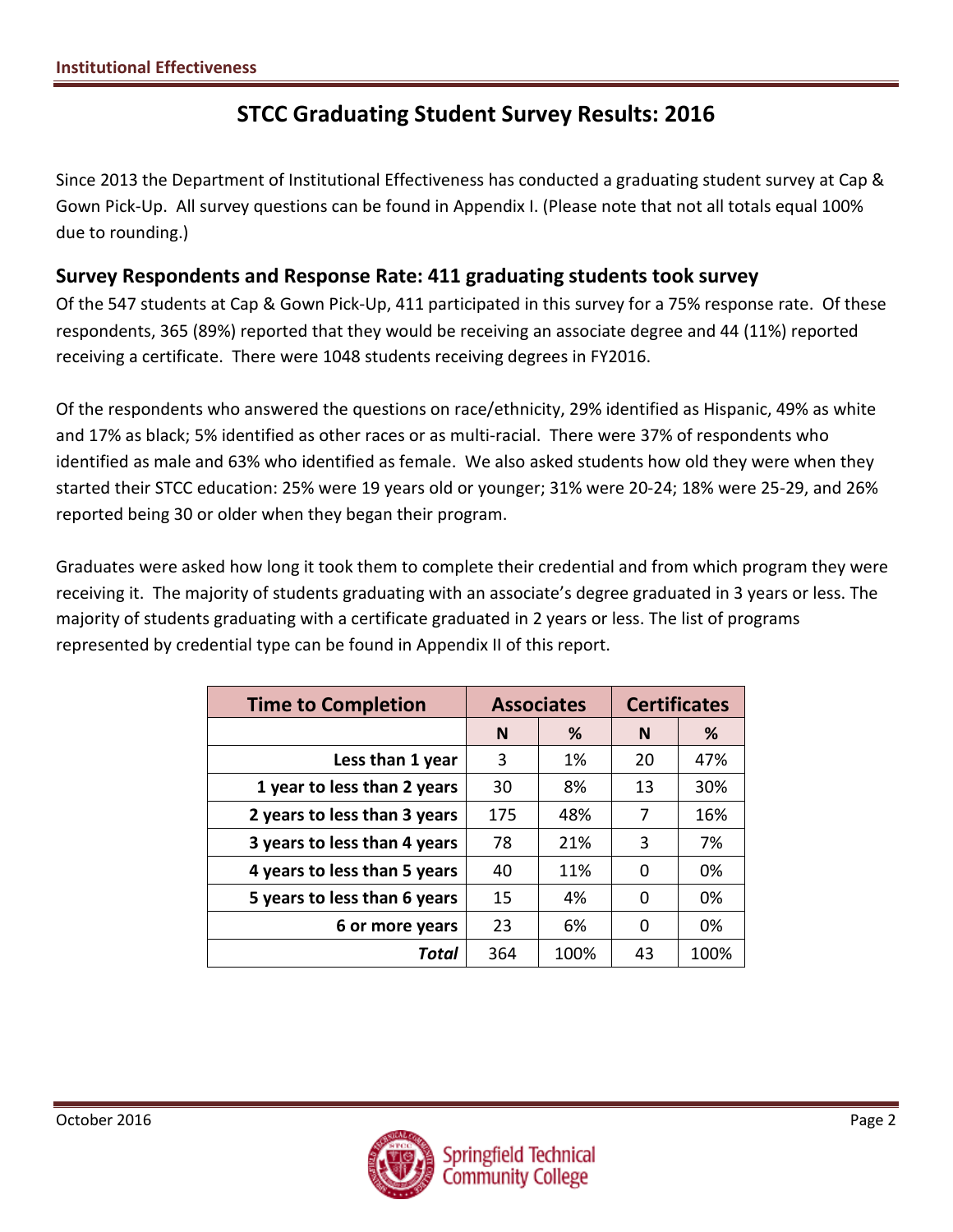## **Employment Plans: 63% of new graduates are seeking new employment and 7% have already secured new positions**

Graduates were asked about their current employment status which includes military service. If graduates responded that they were either continuing employment or beginning new employment, they were asked about the relationship of their work to their STCC education as well as whether their work is or will be full- or part-time. Of graduates responding to this question, about 66% report being currently employed. Notably, about 7% of students have secured new positions as they graduate, whether they were already employed or not. Nearly 63% of graduates are seeking new positions, whether they are currently employed or not. Many graduates are pursuing further education instead of or in addition to employment.

Students identifying as black were more likely to be not employed but seeking a new position (black: 36%, Hispanic: 25%, white: 23%). Graduating students who identified as Hispanic were more likely to currently have a job and be seeking a new position (Hispanic: 42%, black: 34%, white: 34%). Students identifying as white were more likely to currently have a job and not be seeking a new position than other students (white: 28%, black: 21%, Hispanic: 18%).

|                                                 | <b>Associates</b> | <b>Certificates</b> |
|-------------------------------------------------|-------------------|---------------------|
| <b>Work Status</b>                              | $(n = 363)$       | $(n = 44)$          |
| <b>Currently employed, SEEKING new position</b> | 38%               | 25%                 |
| Not employed, SEEKING position                  | 23%               | 52%                 |
| Currently employed, NOT seeking new position    | 25%               | 9%                  |
| <b>Currently employed, SECURED new position</b> | 6%                | 0%                  |
| Not employed, NOT seeking position              | 6%                | 9%                  |
| Not employed, SECURED position                  | 2%                | 2%                  |
| <b>Entering or continuing military service</b>  | 1%                | 2%                  |

Graduating students who reported being currently employed or having secured a new position were asked about their full-time versus part-time status. Twenty-nine (29) students had secured new positions as of Cap & Gown Pick-Up (May 2016).

| <b>Work Hours</b>     | <b>Associates</b>                                |                                             |                                                 | <b>Certificates</b>                        |
|-----------------------|--------------------------------------------------|---------------------------------------------|-------------------------------------------------|--------------------------------------------|
|                       | <b>Current</b><br><b>Position</b><br>$(n = 249)$ | <b>New</b><br><b>Position</b><br>$(n = 27)$ | <b>Current</b><br><b>Position</b><br>$(n = 15)$ | <b>New</b><br><b>Position</b><br>$(n = 1)$ |
| <b>Full Time Work</b> | 53%                                              | 74%                                         | 27%                                             | 0%                                         |
| <b>Part Time Work</b> | 47%                                              | 26%                                         | 73%                                             | 100%                                       |

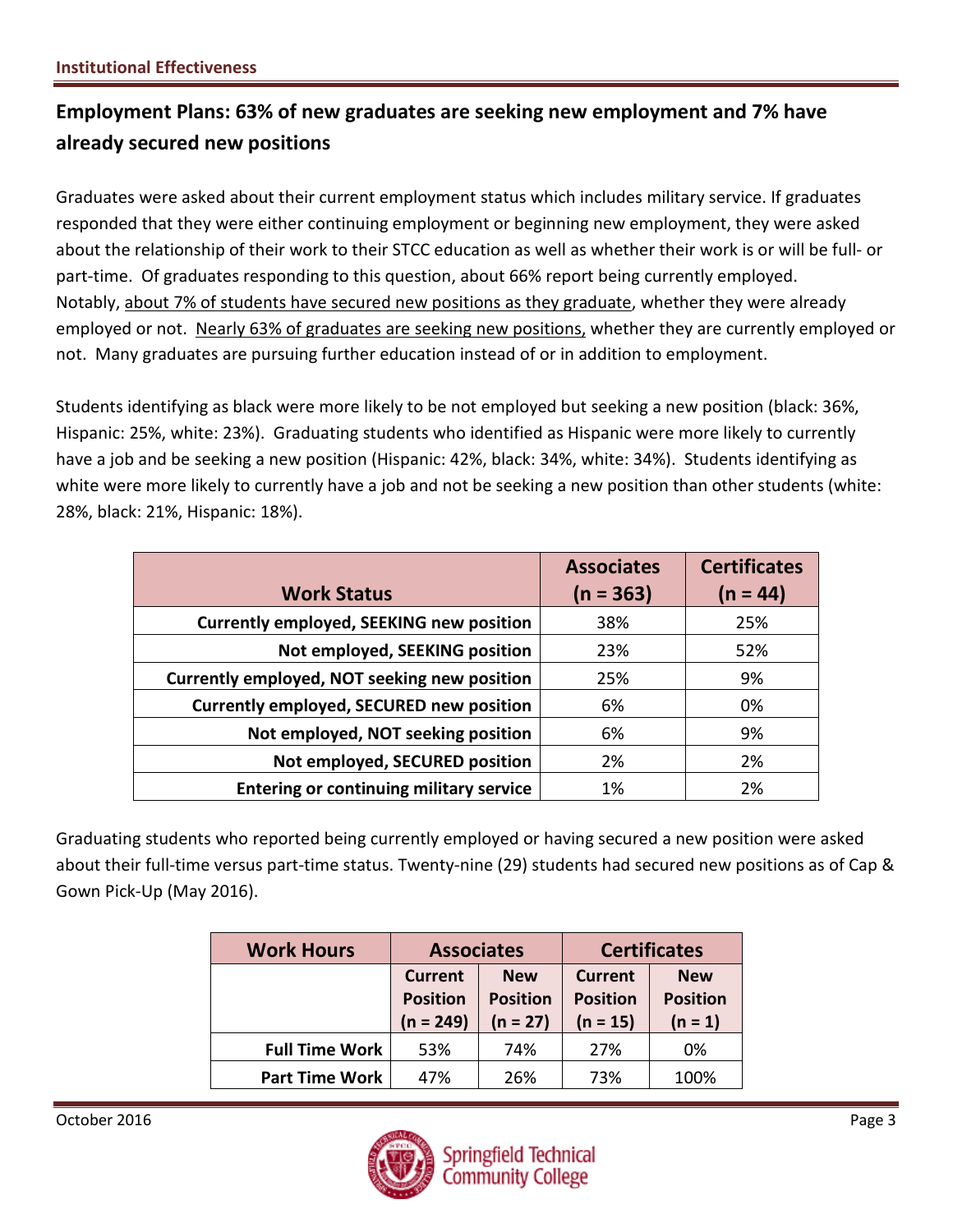Graduates were also asked whether their current and/or new employment was related to the academic work they completed at STCC.

| <b>Work to STCC Relationship</b>               | <b>Associates</b>              |                               | <b>Certificates</b>           |                              |  |
|------------------------------------------------|--------------------------------|-------------------------------|-------------------------------|------------------------------|--|
|                                                | <b>New</b><br>Current          |                               | Current                       | <b>New</b>                   |  |
|                                                | <b>Position</b><br>$(n = 250)$ | <b>Position</b><br>$(n = 28)$ | <b>Position</b><br>$(n = 15)$ | <b>Position</b><br>$(n = 1)$ |  |
| <b>Work Directly Related to STCC Education</b> | 26%                            | 68%                           | 20%                           | 100%                         |  |
| <b>Work Somewhat Related to STCC Education</b> | 24%                            | 14%                           | 20%                           | 0%                           |  |
| <b>Not Related</b>                             | 50%                            | 18%                           | 60%                           | 0%                           |  |

Lastly, graduates were asked how prepared they felt for their current and/or new employment as a result of the academic work they completed at STCC.

| <b>Work Preparation</b>          | <b>Associates</b>                                |                                             | <b>Certificates</b> |                                            |  |
|----------------------------------|--------------------------------------------------|---------------------------------------------|---------------------|--------------------------------------------|--|
|                                  | <b>Current</b><br><b>Position</b><br>$(n = 250)$ | <b>New</b><br><b>Position</b><br>$(n = 28)$ |                     | <b>New</b><br><b>Position</b><br>$(n = 1)$ |  |
| Very well prepared               | 53%                                              | 89%                                         | 47%                 | 100%                                       |  |
| Somewhat prepared                | 26%                                              | 7%                                          | 33%                 | 0%                                         |  |
| Somewhat unprepared              | 2%                                               | 0%                                          | 0%                  | 0%                                         |  |
| Very unprepared                  | 1%                                               | 0%                                          | 0%                  | 0%                                         |  |
| STCC education played no role in |                                                  |                                             |                     |                                            |  |
| preparation for position         | 18%                                              | 4%                                          | 20%                 | 0%                                         |  |

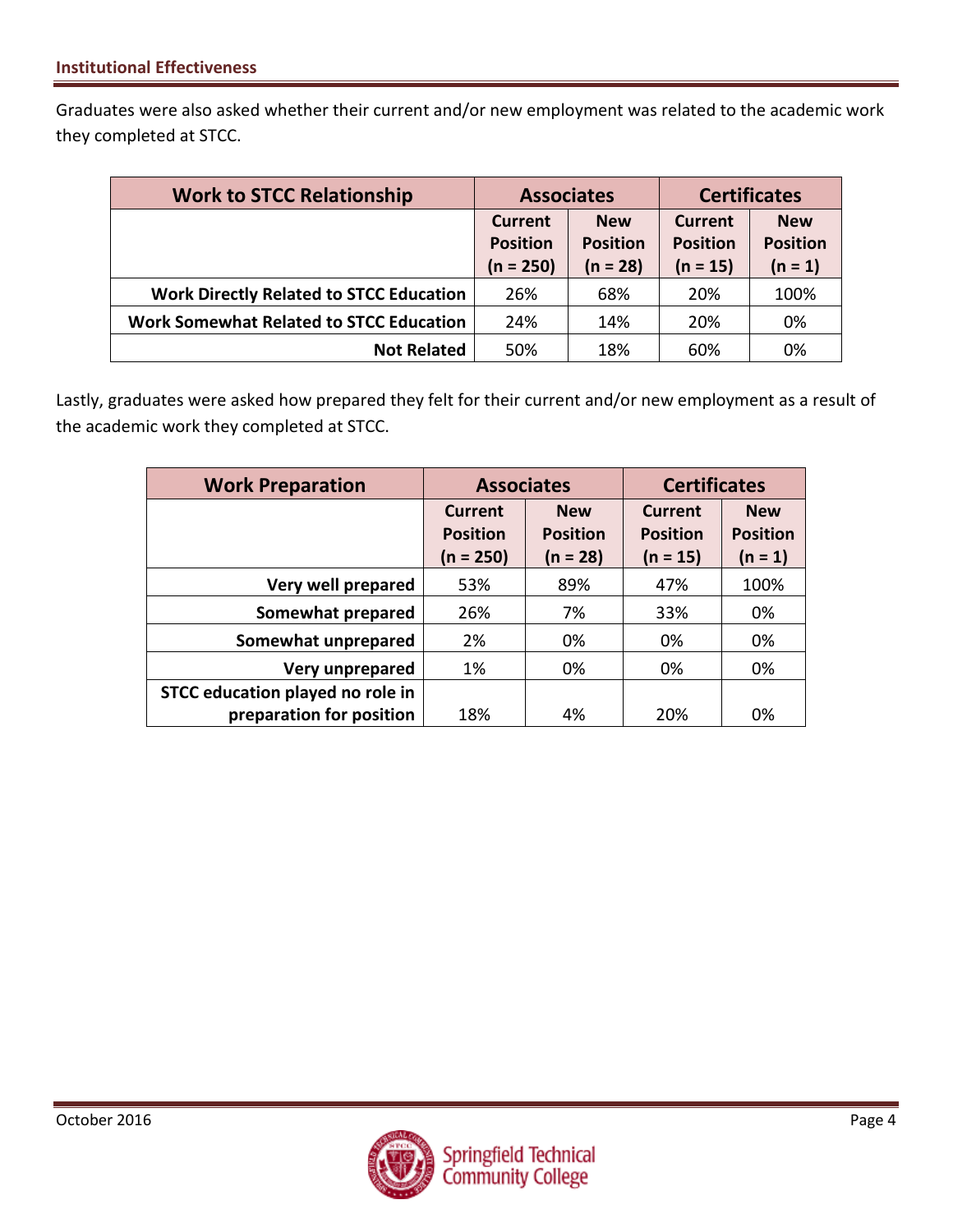## **Continuing Education Plans: 73% of new graduates expect to continue their education**

Graduates were asked about whether they will be continuing their education within the next year and whether they will do so in a full- or part-time capacity. About 75% of graduates receiving associates degrees plan to continue their education within the year, with most planning to attend a 4-year college or university. About 60% of certificate graduates plan to continue their education with the majority returning to STCC.

|                                             | <b>Associates</b> | <b>Certificates</b> |
|---------------------------------------------|-------------------|---------------------|
| <b>Education Status</b>                     | $(n = 363)$       | $(n = 42)$          |
| A 4-year college/university                 | 58%               | 5%                  |
| A new program at STCC                       | 10%               | 48%                 |
| No additional education beginning this year | 25%               | 40%                 |
| <b>Another 2-year college</b>               | 6%                | 7%                  |
| Another non-degree educational program      | 1%                | 0%                  |

More students identifying as black plan to attend a 4-year college or university (black: 63%, Hispanic: 53%, white: 48%). White students were more likely to respond that they did not have immediate continuing education plans (white: 33%, Hispanic: 24%, black: 15%). Hispanic students were most likely to have plans to continue in another program at STCC (Hispanic: 19%, black: 13%, white: 11%).

Of those students pursuing additional education, about 67% plan to attend full time. Students of color responded that they were more likely to attend full time (black: 77%, Hispanic: 67%, white: 59%). A similar number of associate degree graduates and certificate graduates plan to attend full time.

| <b>Hours</b>               | <b>Associates</b><br>$(n = 271)$ | <b>Certificates</b><br>$(n = 25)$ |
|----------------------------|----------------------------------|-----------------------------------|
| <b>Full Time Schooling</b> | 66%                              | 68%                               |
| <b>Part Time Schooling</b> | 34%                              | 32%                               |

## **Perceived Educational Preparation: 95% of graduating students feel that STCC prepared them for continuing education**

We asked graduates several questions about their educational experience at STCC including their overall preparedness, how their education at STCC had improved their academic and personal skills, and the barriers and supports they experienced in their efforts to complete their credentials.

In response to a question about how well their STCC education had prepared them for employment or further education, only 12 students reported being either somewhat or very unprepared. Almost 69% of all award

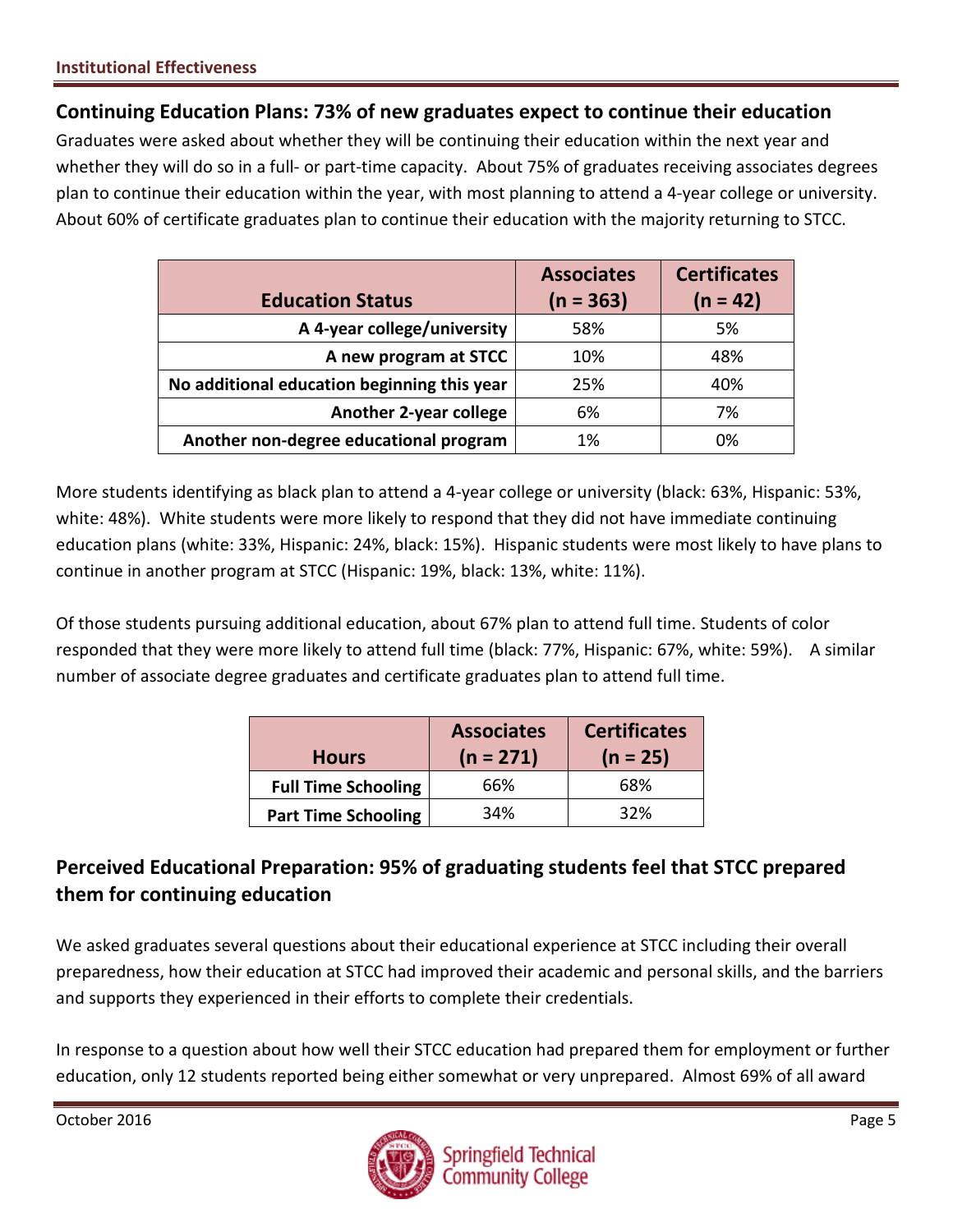recipients said they were very well prepared. All students reported a similar level of being very well prepared to continue their education (Hispanic: 72%, white: 71%, black: 68%).

| <b>Educational Preparation</b>                                           | <b>Associates</b><br>$(n = 270)$ | <b>Certificates</b><br>$(n = 25)$ |
|--------------------------------------------------------------------------|----------------------------------|-----------------------------------|
| Very well prepared                                                       | 69%                              | 68%                               |
| Somewhat prepared                                                        | 26%                              | 28%                               |
| Somewhat unprepared                                                      | 2%                               | 4%                                |
| Very unprepared                                                          | 2%                               | 0%                                |
| STCC education played no role in<br>preparation for continuing education | 1%                               | 0%                                |

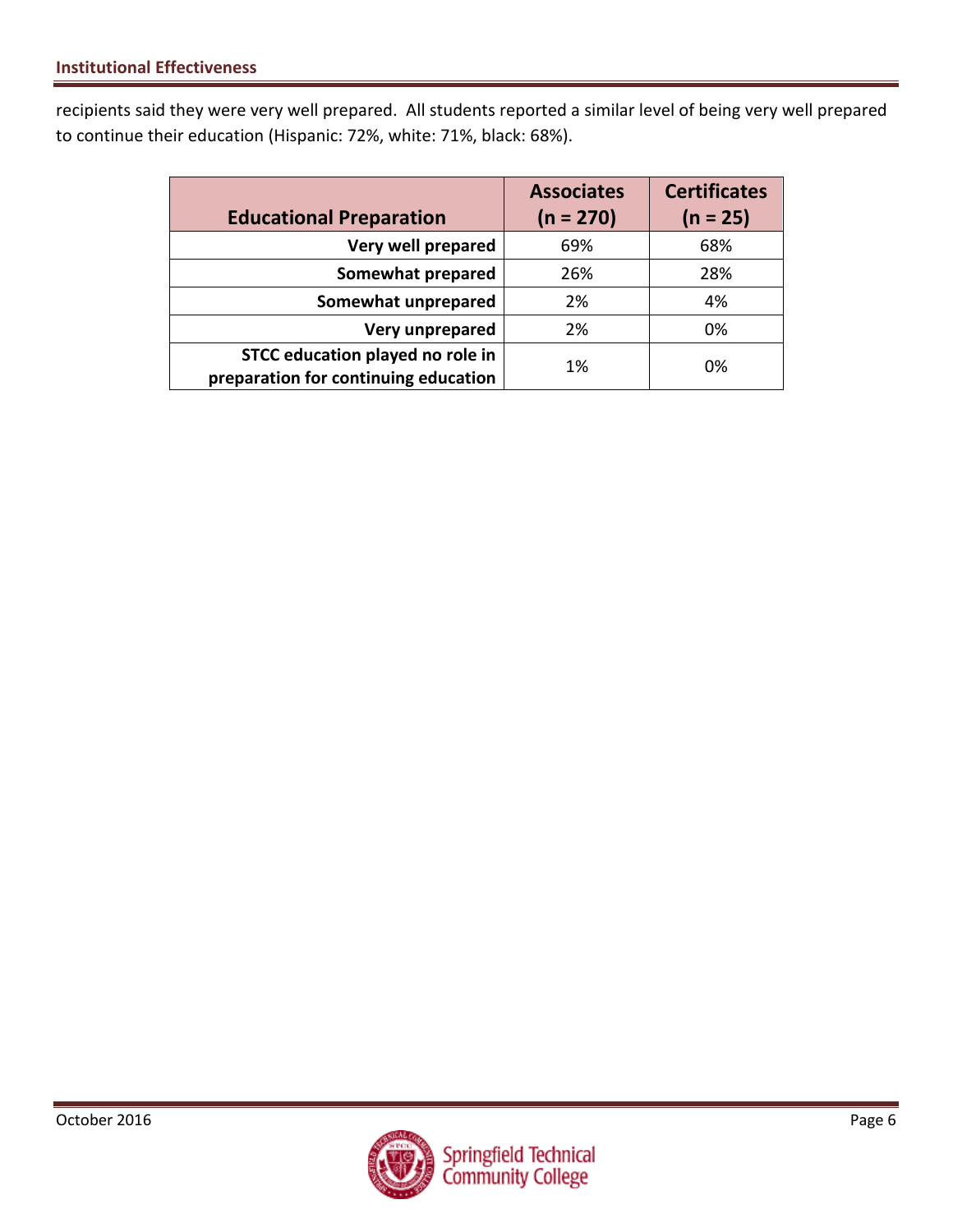To learn more specifically about the preparation of the graduates, we provided a list of educational and personal skills and asked students to rate how much their STCC experience had improved these abilities. Mean improvement responses were somewhat lower for certificate than associate degree holders as might be expected given that they have spent less time at STCC to complete their credential. All mean scores were between 3 (some improvement) and 4 (a lot of improvement). Of all the skills, graduates reported the largest gains in their abilities to think critically, to research a problem and assess information to address it, to contribute to group discussions and work, to get along with many different kinds of people, and to better serve their community or society in general. Students of color reported the greatest gains in each of these skills.

## **Associate Degree Recipients:**

| Rate how your experience at                                                                        | <b>No</b><br>Improvement | A little | Some | A lot | <b>Tremendous</b> |             |
|----------------------------------------------------------------------------------------------------|--------------------------|----------|------|-------|-------------------|-------------|
| <b>STCC improved your ability to:</b>                                                              | (1)                      | (2)      | (3)  | (4)   | (5)               | <b>Mean</b> |
| <b>Think critically</b>                                                                            | 3%                       | 5%       | 17%  | 41%   | 34%               | 3.98        |
| Get along with many different<br>kinds of people                                                   | 6%                       | 7%       | 18%  | 34%   | 36%               | 3.87        |
| Research a problem and assess<br>information to address it                                         | 5%                       | 7%       | 20%  | 41%   | 27%               | 3.80        |
| <b>Make and justify decisions</b>                                                                  | 5%                       | 7%       | 20%  | 41%   | 26%               | 3.77        |
| Consider a subject from multiple<br>points of view                                                 | 5%                       | 7%       | 21%  | 40%   | 27%               | 3.77        |
| Better serve my community or<br>society in general                                                 | 5%                       | 8%       | 22%  | 35%   | 30%               | 3.76        |
| Use evidence to support/oppose<br>a point of view                                                  | 4%                       | 7%       | 25%  | 41%   | 24%               | 3.75        |
| Contribute to group discussions<br>and work                                                        | 5%                       | 9%       | 21%  | 37%   | 28%               | 3.73        |
| Use computers and common<br>software, mobile devices or<br>internet or cloud-based<br>applications | 7%                       | 9%       | 21%  | 31%   | 31%               | 3.70        |
| <b>Give oral presentations</b>                                                                     | 6%                       | 8%       | 25%  | 42%   | 19%               | 3.60        |
| <b>Examine assumptions</b>                                                                         | 6%                       | 9%       | 25%  | 43%   | 18%               | 3.59        |
| Persuade others of your view                                                                       | 6%                       | 11%      | 28%  | 38%   | 17%               | 3.52        |
| <b>Write clearly</b>                                                                               | 9%                       | 9%       | 26%  | 41%   | 15%               | 3.43        |
| use math to address day-to-day<br>issues or problems                                               | 11%                      | 10%      | 29%  | 32%   | 19%               | 3.37        |

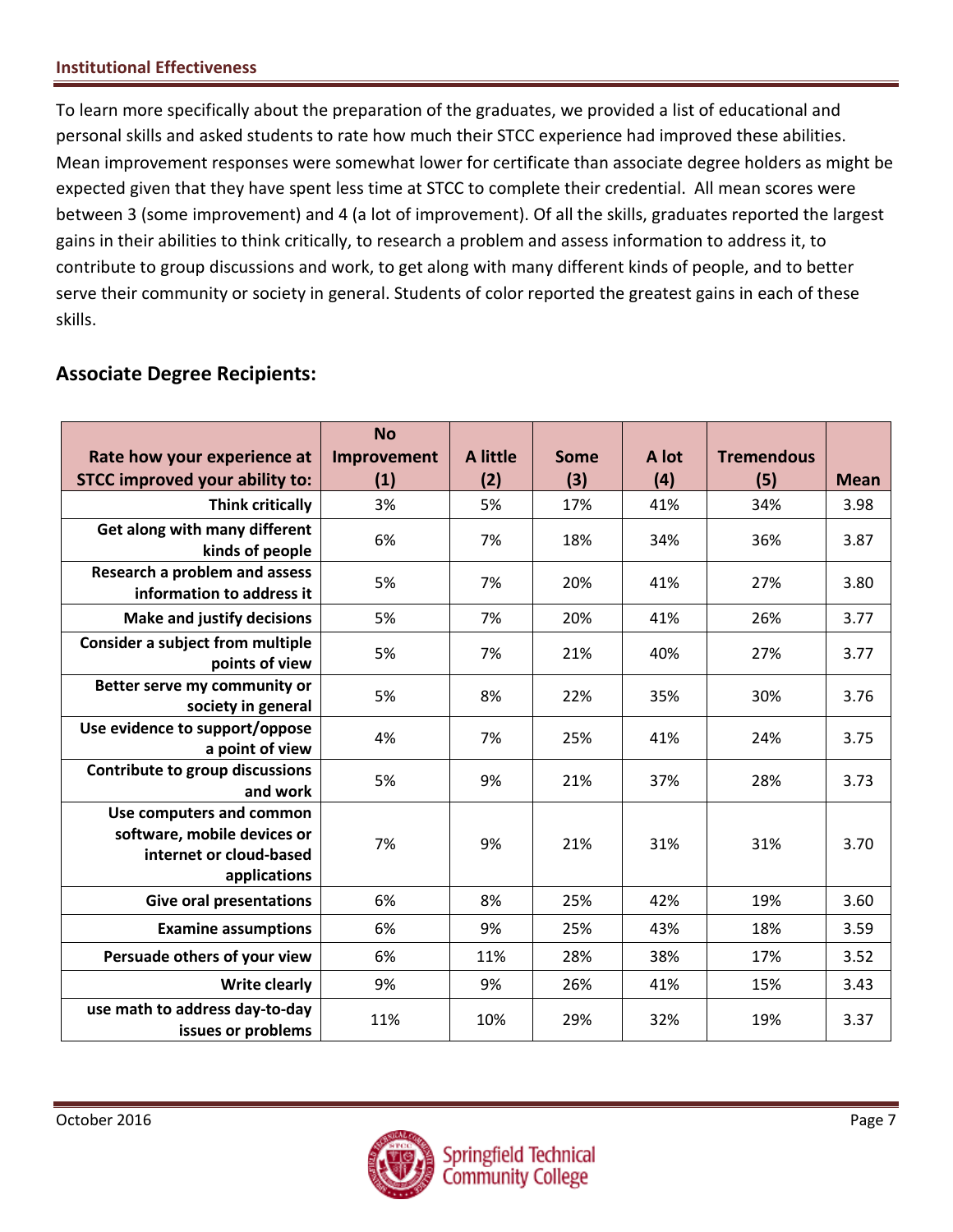## **Certificate Recipients:**

| Rate how your experience at<br><b>STCC improved your ability</b>                                   | <b>No</b><br>Improvement | <b>A</b> little | <b>Some</b> | A lot | <b>Tremendous</b> |             |
|----------------------------------------------------------------------------------------------------|--------------------------|-----------------|-------------|-------|-------------------|-------------|
| $\mathsf{to}$ :                                                                                    | (1)                      | (2)             | (3)         | (4)   | (5)               | <b>Mean</b> |
| Get along with many different<br>kinds of people                                                   | 7%                       | 5%              | 16%         | 28%   | 44%               | 3.98        |
| Better serve my community or<br>society in general                                                 | 7%                       | 10%             | 21%         | 26%   | 36%               | 3.74        |
| Contribute to group discussions<br>and work                                                        | 2%                       | 9%              | 23%         | 47%   | 19%               | 3.70        |
| <b>Give oral presentations</b>                                                                     | 5%                       | 14%             | 14%         | 45%   | 23%               | 3.68        |
| <b>Think critically</b>                                                                            | 9%                       | 7%              | 20%         | 39%   | 25%               | 3.64        |
| Research a problem and assess<br>information to address it                                         | 7%                       | 5%              | 30%         | 37%   | 21%               | 3.60        |
| Use computers and common<br>software, mobile devices or<br>internet or cloud-based<br>applications | 12%                      | 9%              | 19%         | 28%   | 33%               | 3.60        |
| <b>Consider a subject from</b><br>multiple points of view                                          | 2%                       | 9%              | 33%         | 37%   | 19%               | 3.60        |
| <b>Make and justify decisions</b>                                                                  | 7%                       | 12%             | 19%         | 42%   | 21%               | 3.58        |
| Persuade others of your view                                                                       | 5%                       | 9%              | 32%         | 41%   | 14%               | 3.50        |
| Use evidence to<br>support/oppose a point of view                                                  | 12%                      | 9%              | 26%         | 35%   | 19%               | 3.40        |
| <b>Examine assumptions</b>                                                                         | 5%                       | 11%             | 43%         | 25%   | 16%               | 3.36        |
| <b>Write clearly</b>                                                                               | 18%                      | 7%              | 36%         | 27%   | 11%               | 3.07        |
| use math to address day-to-day<br>issues or problems                                               | 26%                      | 9%              | 28%         | 23%   | 14%               | 2.91        |

## **Perceived Educational Barriers: Family responsibilities, finances, and job demands are most frequent barriers to student success**

We also asked graduates about the barriers they faced as they worked to obtain their credential. For associate degree recipients, more than 50% of students experienced either minor or major barriers to their education because of: family responsibilities, financial difficulties, and job demands. More than 50% of certificate recipients experienced either minor or major educational barriers due to: family responsibilities, job demands, not being academically prepared when they started, and financial difficulties. Students identifying as black or Hispanic reported not being academically prepared as a significant barrier more often than students identifying as white (Hispanic: 18%, black: 12%, white: 5%). They also reported family responsibilities as a major barrier more often than students identifying as white (Hispanic: 34%, black: 24%,

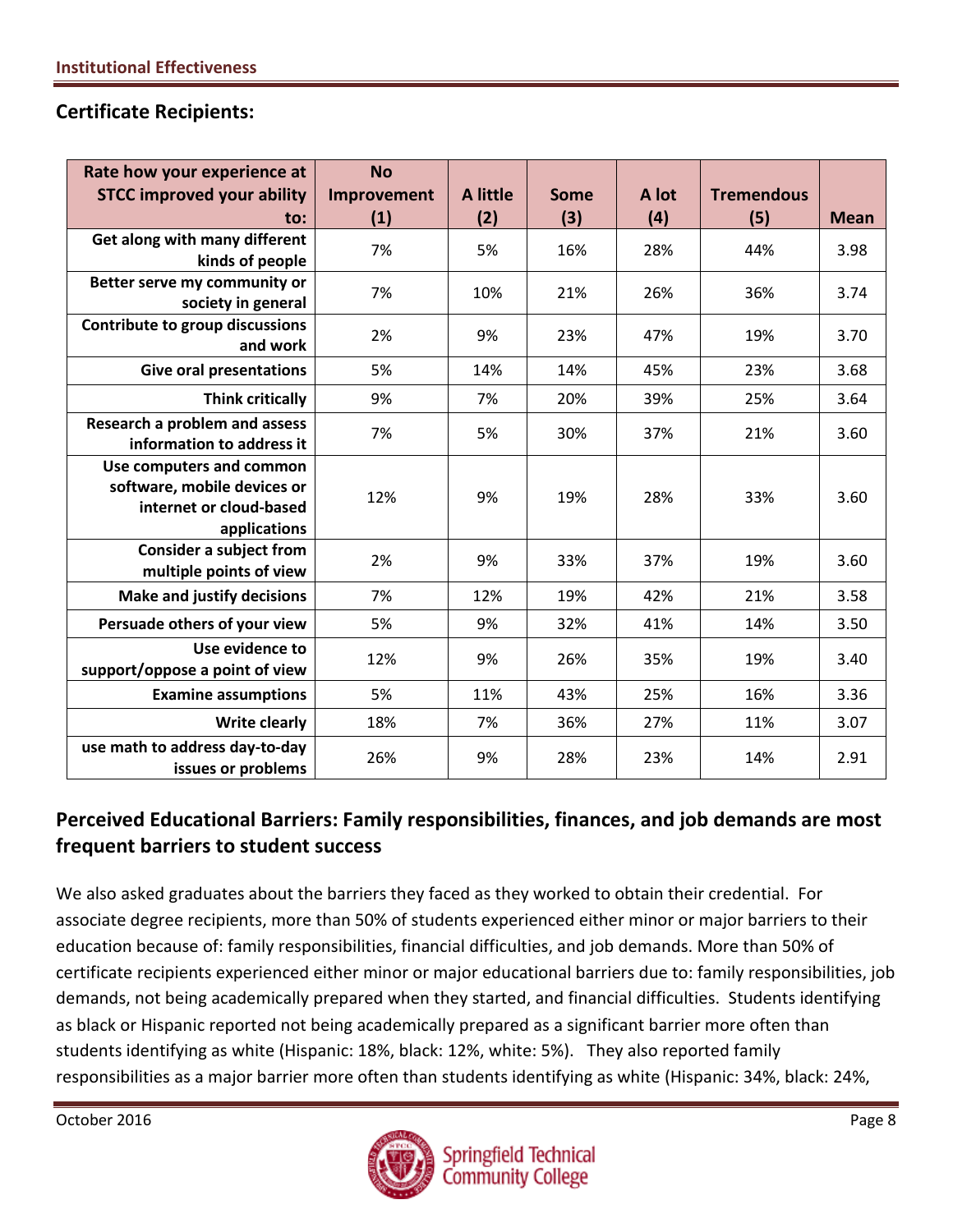white: 15%). Students identifying as black reported that not enough access to advisors was a major barrier to their success more often than students identifying white or Hispanic (black: 15%, white: 7%, Hispanic: 6%). Hispanic students also reported job demands (Hispanic: 29%, black: 15%, white: 14%), housing issues (Hispanic: 14%, black: 11%, white: 4%) and personal and/or health challenges (Hispanic: 21%, black: 12%, white: 7%) as significant barriers more often than students identifying as white or black.

## **Associate Degree Recipients:**

|                                                                                      | Not a   | <b>Minor</b> | <b>Major</b> |             |
|--------------------------------------------------------------------------------------|---------|--------------|--------------|-------------|
| Which barriers did you have to overcome                                              | barrier | barrier      | barrier      |             |
| to complete your STCC education?                                                     | (1)     | (2)          | (3)          | <b>Mean</b> |
| <b>Family responsibilities</b>                                                       | 44%     | 35%          | 22%          | 1.78        |
| <b>Financial difficulties</b>                                                        | 45%     | 37%          | 18%          | 1.73        |
| <b>Job demands</b>                                                                   | 47%     | 36%          | 18%          | 1.71        |
| I had not been in school for a long time                                             | 59%     | 25%          | 17%          | 1.58        |
| My academic or career goals were unclear                                             | 56%     | 30%          | 14%          | 1.57        |
| Personal and/or health challenges                                                    | 58%     | 30%          | 11%          | 1.53        |
| I was not academically prepared when I<br>started                                    | 59%     | 31%          | 9%           | 1.50        |
| It took me a while to find the program I<br>wanted to complete                       | 63%     | 26%          | 11%          | 1.48        |
| My course load was too heavy                                                         | 57%     | 39%          | 4%           | 1.46        |
| <b>Expectations of me were too low</b>                                               | 70%     | 22%          | 8%           | 1.39        |
| After selecting my program, I had trouble<br>finding the best path for completing it | 68%     | 25%          | 7%           | 1.38        |
| I had difficulty completing courses for my<br>program                                | 68%     | 27%          | 6%           | 1.38        |
| <b>Housing issues</b>                                                                | 71%     | 22%          | 8%           | 1.37        |
| Not enough access to advisors                                                        | 72%     | 20%          | 8%           | 1.36        |
| It was difficult to get into the classes I<br>needed                                 | 71%     | 25%          | 4%           | 1.34        |
| I didn't have a good place to study or<br>complete my work                           | 70%     | 27%          | 4%           | 1.34        |
| Not enough access to tutors or other<br>academic support                             | 79%     | 15%          | 6%           | 1.27        |

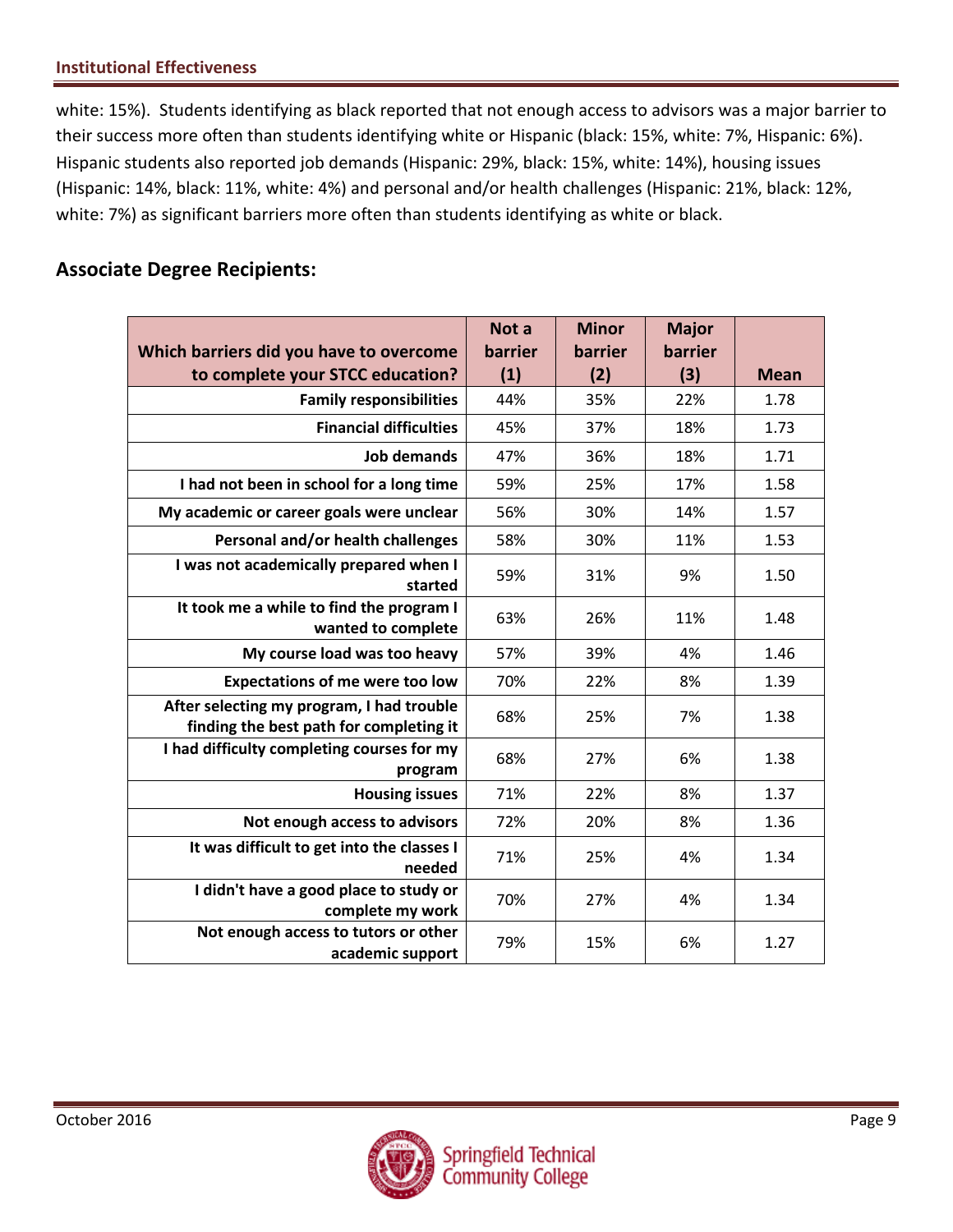## **Certificate Recipients:**

|                                                                                      | Not a   | <b>Minor</b> | <b>Major</b> |             |
|--------------------------------------------------------------------------------------|---------|--------------|--------------|-------------|
| Which barriers did you have to overcome                                              | barrier | barrier      | barrier      |             |
| to complete your STCC education?                                                     | (1)     | (2)          | (3)          | <b>Mean</b> |
| <b>Family responsibilities</b>                                                       | 45%     | 26%          | 29%          | 1.83        |
| <b>Job demands</b>                                                                   | 43%     | 33%          | 24%          | 1.81        |
| I was not academically prepared when I<br>started                                    | 37%     | 47%          | 16%          | 1.79        |
| <b>Financial difficulties</b>                                                        | 42%     | 42%          | 16%          | 1.74        |
| I had not been in school for a long time                                             | 56%     | 21%          | 23%          | 1.67        |
| Personal and/or health challenges                                                    | 51%     | 33%          | 16%          | 1.65        |
| My course load was too heavy                                                         | 51%     | 40%          | 9%           | 1.58        |
| It took me a while to find the program I<br>wanted to complete                       | 58%     | 33%          | 9%           | 1.51        |
| <b>Housing issues</b>                                                                | 64%     | 24%          | 12%          | 1.48        |
| My academic or career goals were unclear                                             | 63%     | 30%          | 7%           | 1.44        |
| I didn't have a good place to study or<br>complete my work                           | 63%     | 33%          | 5%           | 1.42        |
| <b>Expectations of me were too low</b>                                               | 67%     | 26%          | 7%           | 1.40        |
| I had difficulty completing courses for my<br>program                                | 67%     | 26%          | 7%           | 1.40        |
| Not enough access to tutors or other<br>academic support                             | 70%     | 21%          | 9%           | 1.40        |
| After selecting my program, I had trouble<br>finding the best path for completing it | 67%     | 30%          | 2%           | 1.35        |
| Not enough access to advisors                                                        | 74%     | 21%          | 5%           | 1.30        |
| It was difficult to get into the classes I<br>needed                                 | 79%     | 19%          | 2%           | 1.23        |

## **Perceived Educational Supports: Family, faculty, and classroom activities pave the way for success**

Finally, we asked students about the factors that helped them succeed in completing their credentials. For students receiving their associate degree, more than 90% cited faculty and/or instructors (in-class time) as well as in-class experience and activities as being a part of their completion success. For students receiving certificates, more than 90% cited in-class experience and activities, faculty and/or instructors (in-class time), and classmate inspiration, support, or encouragement as being part of their completion success. Students of color reported college staff (not faculty or advisors) as critical for their success more frequently than students

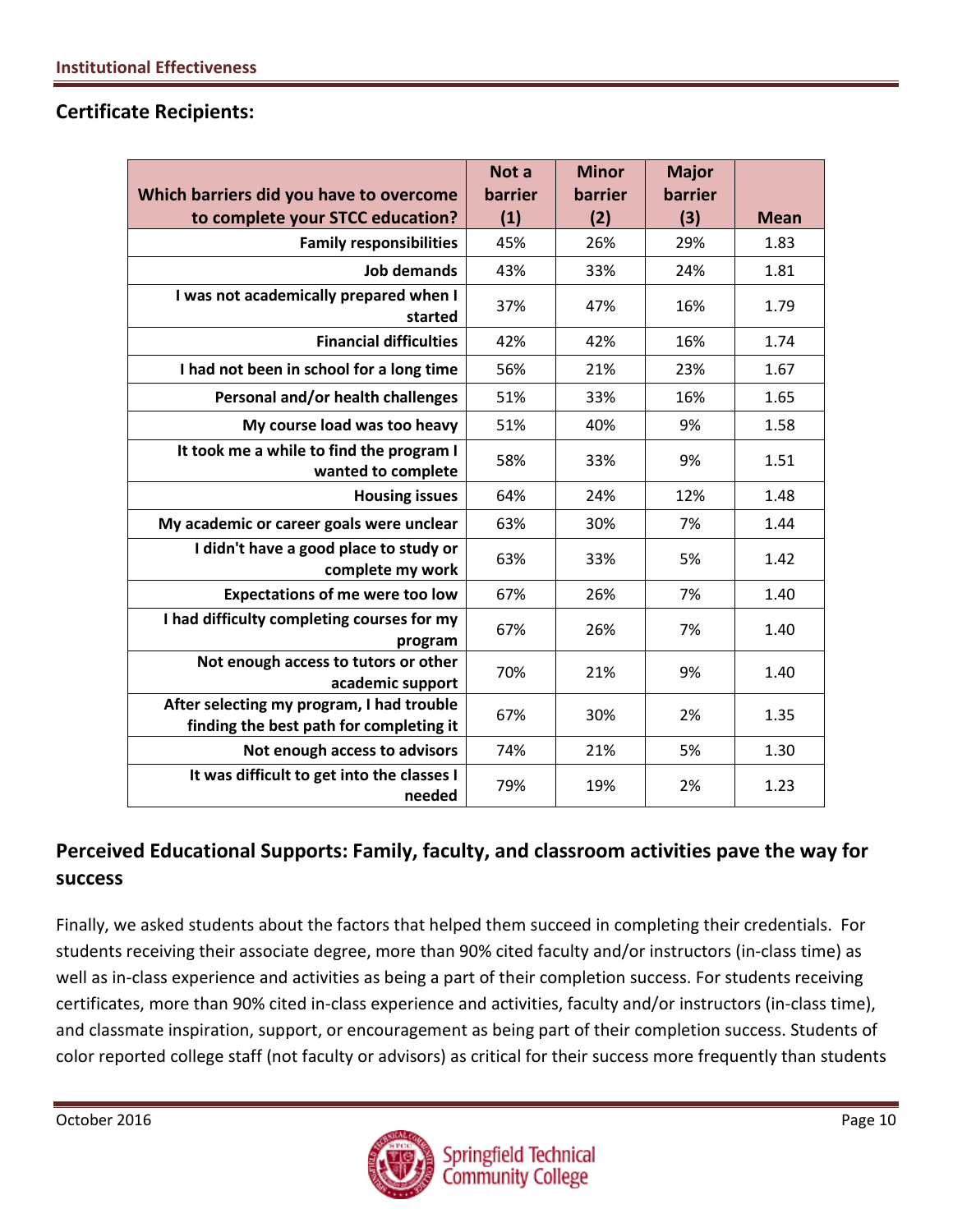identifying as white (black: 49%, Hispanic: 41%, white: 30%). Students identifying as black reported out-ofclass homework and projects as major success factor more frequently than students identifying as Hispanic or white (black: 61%, Hispanic: 53%, white: 47%). Students identifying as Hispanic reported being a role model for others as critical for their success more frequently than students identifying black or white (Hispanic: 66%, black: 61%, white: 54%).

## **Associate Degree Recipients:**

|                                                                                | Not a  | <b>Minor</b> | <b>Major</b> |      |
|--------------------------------------------------------------------------------|--------|--------------|--------------|------|
| What factors helped you succeed in                                             | factor | factor       | factor       |      |
| completing your STCC education?                                                | (1)    | (2)          | (3)          | Mean |
| Faculty and/or instructors (in-class time)                                     | 7%     | 22%          | 71%          | 2.64 |
| In-class experience and activities                                             | 7%     | 28%          | 65%          | 2.58 |
| Family inspiration, support, or<br>encouragement                               | 11%    | 26%          | 63%          | 2.52 |
| Being a role model for others                                                  | 13%    | 30%          | 58%          | 2.45 |
| Out-of-class homework and projects                                             | 10%    | 41%          | 49%          | 2.39 |
| Faculty and/or instructors (out-of-class time)                                 | 15%    | 33%          | 52%          | 2.37 |
| Classmate inspiration, support, or<br>encouragement                            | 14%    | 37%          | 48%          | 2.34 |
| Other, non-family inspiration, support, or<br>encouragement                    | 16%    | 34%          | 50%          | 2.34 |
| <b>Academic advisors</b>                                                       | 23%    | 34%          | 43%          | 2.21 |
| College staff (not faculty or advisors)                                        | 28%    | 35%          | 37%          | 2.09 |
| Internship, clinical placements, or other<br>career/program-related experience | 39%    | 22%          | 38%          | 1.99 |
| Campus activity group or club                                                  | 48%    | 27%          | 25%          | 1.76 |

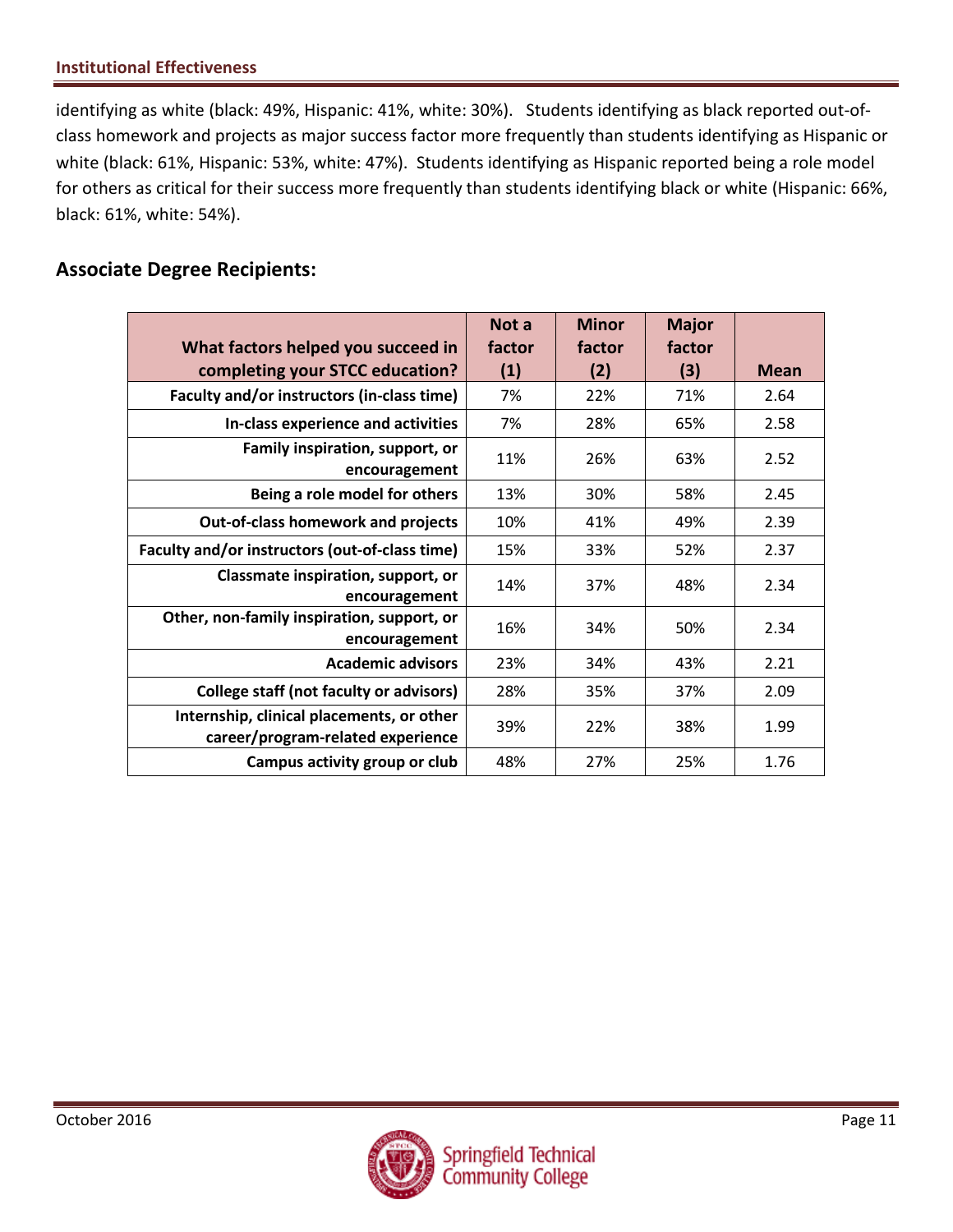| What factors helped you succeed in                                             | Not a<br>factor | <b>Minor</b><br>factor | <b>Major</b><br>factor |      |
|--------------------------------------------------------------------------------|-----------------|------------------------|------------------------|------|
| completing your STCC education?                                                | (1)             | (2)                    | (3)                    | Mean |
| In-class experience and activities                                             | 5%              | 19%                    | 76%                    | 2.71 |
| Faculty and/or instructors (in-class time)                                     | 5%              | 20%                    | 75%                    | 2.70 |
| Classmate inspiration, support, or<br>encouragement                            | 5%              | 24%                    | 71%                    | 2.67 |
| Family inspiration, support, or<br>encouragement                               | 12%             | 20%                    | 68%                    | 2.56 |
| <b>Out-of-class homework and projects</b>                                      | 10%             | 29%                    | 62%                    | 2.52 |
| Being a role model for others                                                  | 17%             | 21%                    | 62%                    | 2.45 |
| Faculty and/or instructors (out-of-class time)                                 | 14%             | 32%                    | 55%                    | 2.41 |
| <b>Academic advisors</b>                                                       | 21%             | 19%                    | 60%                    | 2.40 |
| Other, non-family inspiration, support, or<br>encouragement                    | 17%             | 33%                    | 50%                    | 2.33 |
| College staff (not faculty or advisors)                                        | 33%             | 23%                    | 44%                    | 2.12 |
| Internship, clinical placements, or other<br>career/program-related experience | 48%             | 12%                    | 40%                    | 1.93 |
| Campus activity group or club                                                  | 50%             | 19%                    | 31%                    | 1.81 |

## **Certificate Recipients:**

## **Graduate Survey Trends: Improved abilities, decreased barriers, and changes to success factors**

We now have four years of graduate student survey data. The graduate student survey was first implemented in 2013 and has been done annually at cap and gown pickup. Though data changes every year on most of the variables, below is a summary of some noteworthy trends for 2016.

In 2016, most abilities remained similar to last year's results or even dropped slightly, except for writing clearly and getting along with many different kinds of people. Writing clearly has shown a gradual increase over the last four years, from a mean of 3.28 in 2013 to a mean of 3.39 in 2016, a percentage increase of 3%. Getting along with many different kinds of people has increased from 3.71 in 2013 to 3.88 in 2016 with variability between years. A decreasing trend for students has been their ability to contribute to group discussions and work. In 2014 the mean was 3.87 and in 2016 the mean was 3.72, an almost 4% decrease in the last three years.

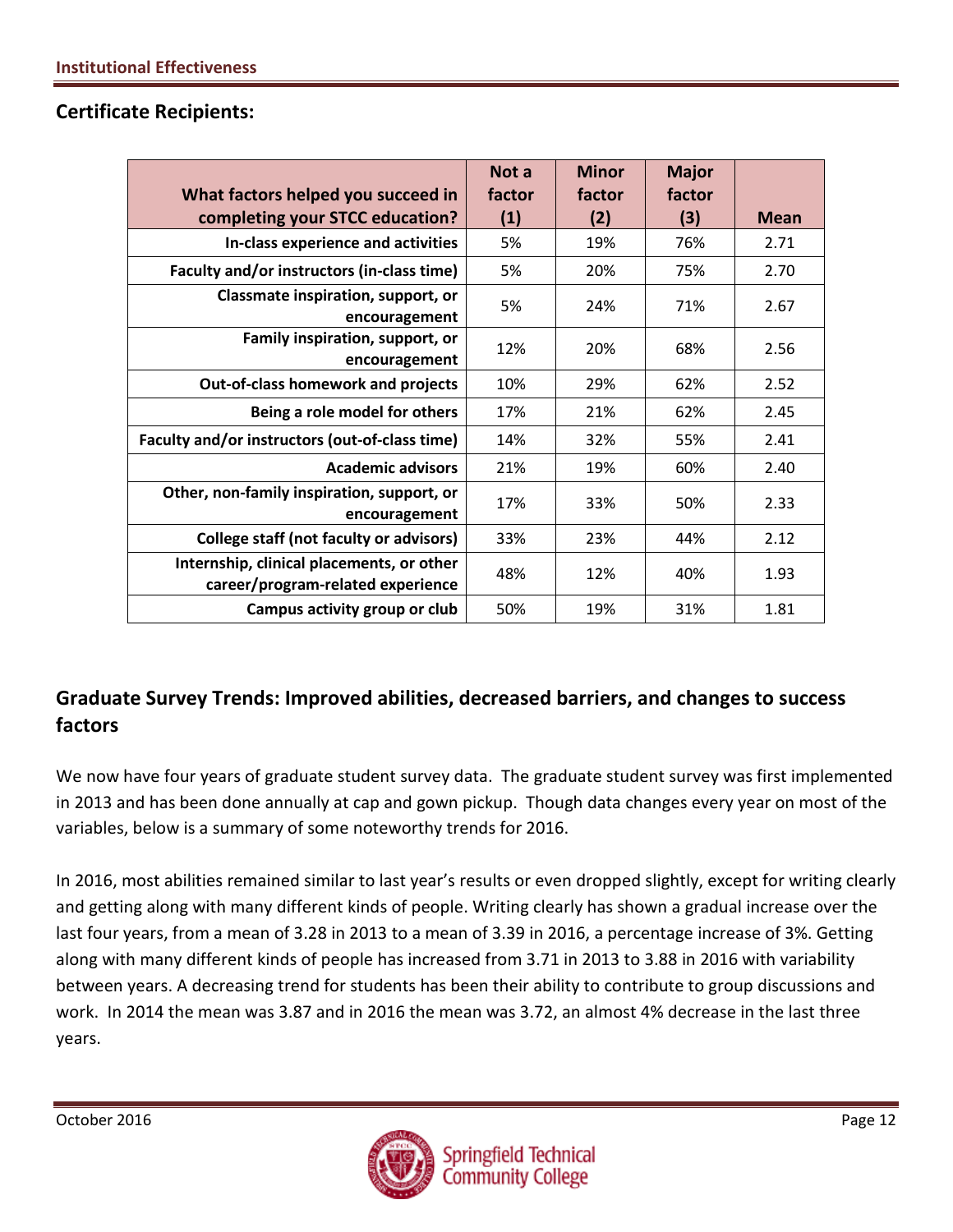

Students reported that a barrier which has increased for them over the last three years was that they had difficulty completing courses for their program. In 2014 student's perception of this was 1.28 and in 2016 student's perception of this had increased to 1.39, a 7.5% increase during this time. Students also perceived increases to the following barriers: (a) their course load was too heavy (7.4%) and (b) it was difficult getting into the classes I need (4.6%). There was also a gradual increase to students not having enough access to advisors, from 1.31 in 2014 to 1.36 in 2016, a 3.6% increase over that time. Students perceived decreases to the following barriers: not being in school for a long time (a decrease of 5%).



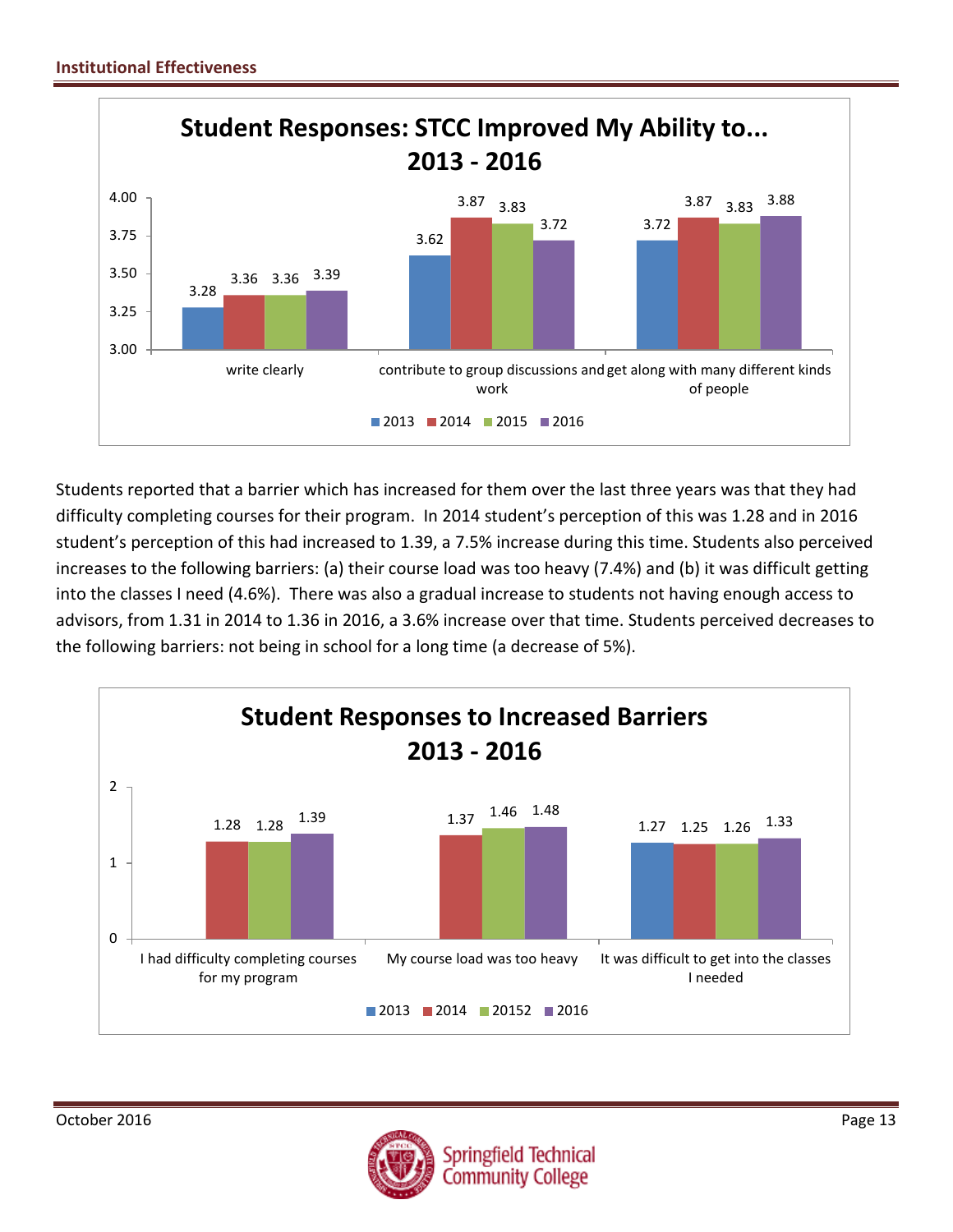In terms of student success factors, graduates' perception of out-of-class homework and projects increased over the last year, after decreasing for the previous three years. In 2013 this factor had a mean of 2.47; in 2015 it had decreased to a low of 2.32. This year it increased back to a mean of 2.41.

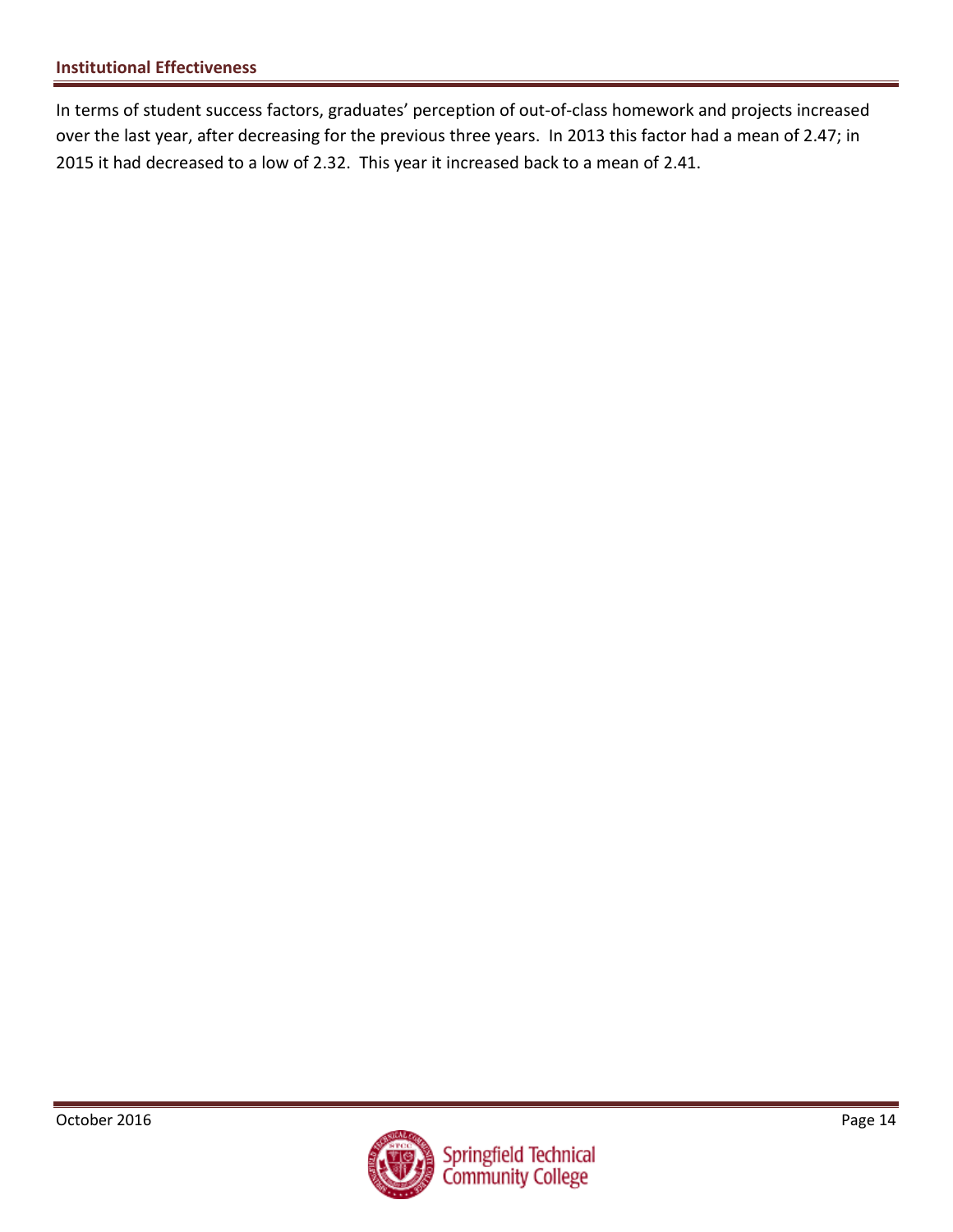## **Appendix I: Graduate Survey**

Congratulations on your degree! We want to learn more from you to improve the college, programs, and courses so that even more students can be successful at STCC. Thank you in advance for sharing your thoughts and experiences!! As you graduate, you become a STCC alumni member. We hope you will become an active STCC alumni member and continue to provide feedback and guidance to the college. Happy graduation, Class of 2016!

Q1 What is the PRIMARY degree you are receiving? If you are receiving more than one degree or certificate, please answer based on the degree you consider to be your main area or focus.

Associates Degree

Certificate

Based on their response to this question, students saw one version of Q2 and a corresponding drop-down menu listing all Associates Degrees or Certificates.

Q2: In which program are you receiving your PRIMARY associates degree?

OR

Q2: In which program are you receiving your PRIMARY certificate?

Q3 About how long did it take you to finish this degree or certificate?

- $Q$  Less than 1 year
- $\bigcirc$  1 year to less than 2 years
- 2 years to less than 3 years
- $\bigcirc$  3 years to less than 4 years
- $\overline{Q}$  4 years to less than 5 years
- $\bigcirc$  5 years to less than 6 years
- $\overline{O}$  6 or more years

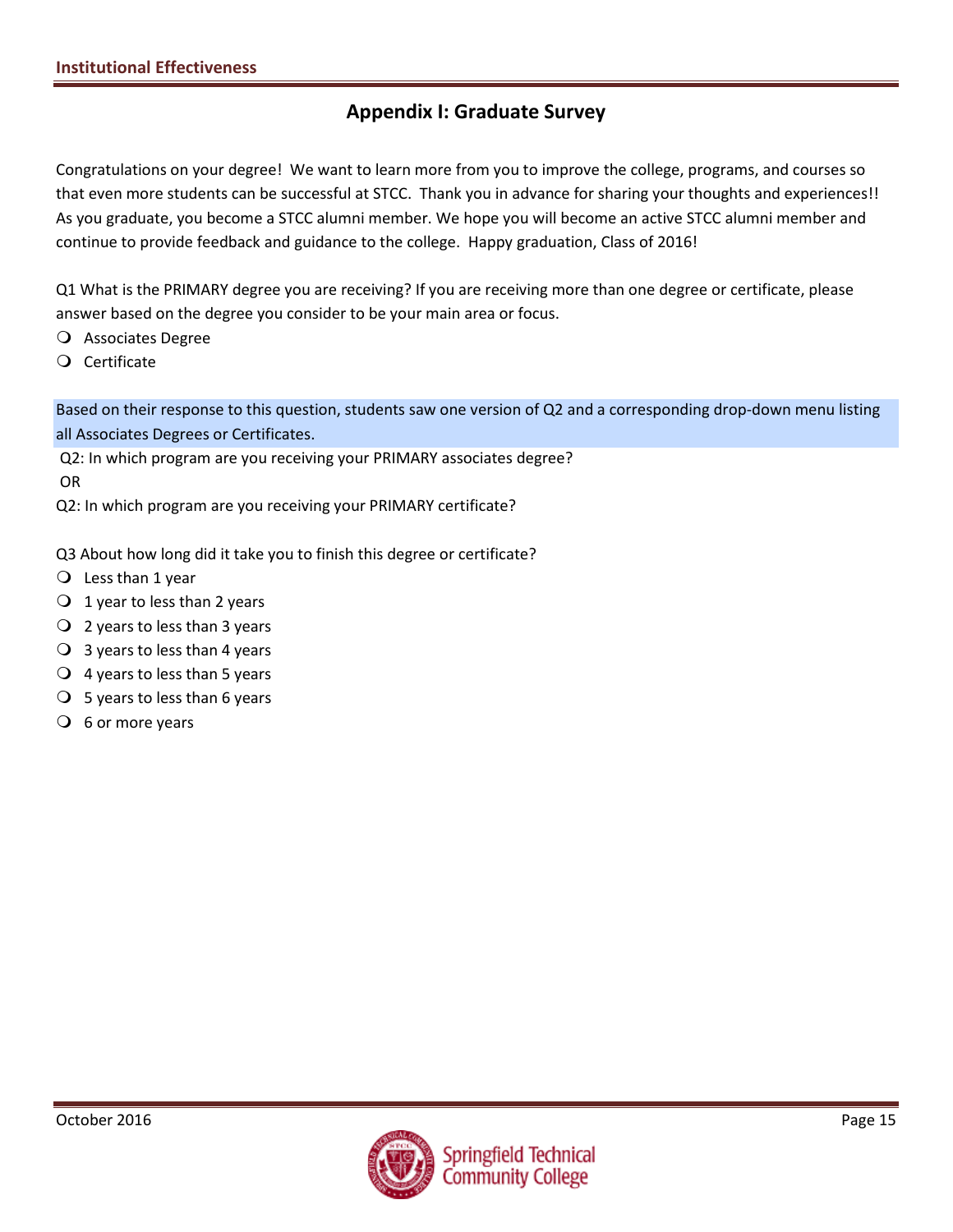#### Q4 Rate how your experience at STCC improved your ability to:

|                                                                                                        | <b>No</b><br>improvement | A little<br>improvement | Some<br>improvement | A lot of<br>improvement | <b>Tremendous</b><br>Improvement |
|--------------------------------------------------------------------------------------------------------|--------------------------|-------------------------|---------------------|-------------------------|----------------------------------|
| write clearly                                                                                          | $\bigcirc$               | $\bigcirc$              | $\bigcirc$          | $\bigcirc$              | $\bigcirc$                       |
| give oral<br>presentations                                                                             | $\bigcirc$               | $\bigcirc$              | $\bigcirc$          | $\bigcirc$              | $\bigcirc$                       |
| persuade others of<br>your view                                                                        | $\bigcirc$               | $\bigcirc$              | $\bigcirc$          | $\bigcirc$              | $\bigcirc$                       |
| examine assumptions                                                                                    | $\bigcirc$               | $\bigcirc$              | $\bigcirc$          | $\bigcirc$              | $\bigcirc$                       |
| think critically                                                                                       | $\bigcirc$               | $\bigcirc$              | $\bigcirc$          | $\bigcirc$              | $\bigcirc$                       |
| use evidence to<br>support/oppose a<br>point of view                                                   | $\bigcirc$               | $\bigcirc$              | $\bigcirc$          | $\bigcirc$              | $\bigcirc$                       |
| make and justify<br>decisions                                                                          | $\bigcirc$               | $\bigcirc$              | $\bigcirc$          | $\bigcirc$              | $\bigcirc$                       |
| use math to address<br>day-to-day issues or<br>problems                                                | $\bigcirc$               | $\bigcirc$              | $\bigcirc$          | $\bigcirc$              | $\bigcirc$                       |
| research a problem<br>and assess<br>information to<br>address it                                       | $\bigcirc$               | $\bigcirc$              | $\bigcirc$          | $\bigcirc$              | $\bigcirc$                       |
| use computers and<br>common software,<br>mobile devices or<br>internet or cloud-<br>based applications | $\bigcirc$               | $\bigcirc$              | $\bigcirc$          | $\bigcirc$              | $\bigcirc$                       |
| contribute to group<br>discussions and work                                                            | $\bigcirc$               | $\bigcirc$              | $\bigcirc$          | $\bigcirc$              | $\bigcirc$                       |
| consider a subject<br>from multiple points<br>of view                                                  | $\bigcirc$               | $\bigcirc$              | $\bigcirc$          | $\bigcirc$              | $\bigcirc$                       |
| get along with many<br>different kinds of<br>people                                                    | $\bigcirc$               | $\bigcirc$              | $\bigcirc$          | $\bigcirc$              | $\bigcirc$                       |
| better serve my<br>community or society<br>in general                                                  | $\bigcirc$               | $\bigcirc$              | $\bigcirc$          | $\bigcirc$              | $\bigcirc$                       |

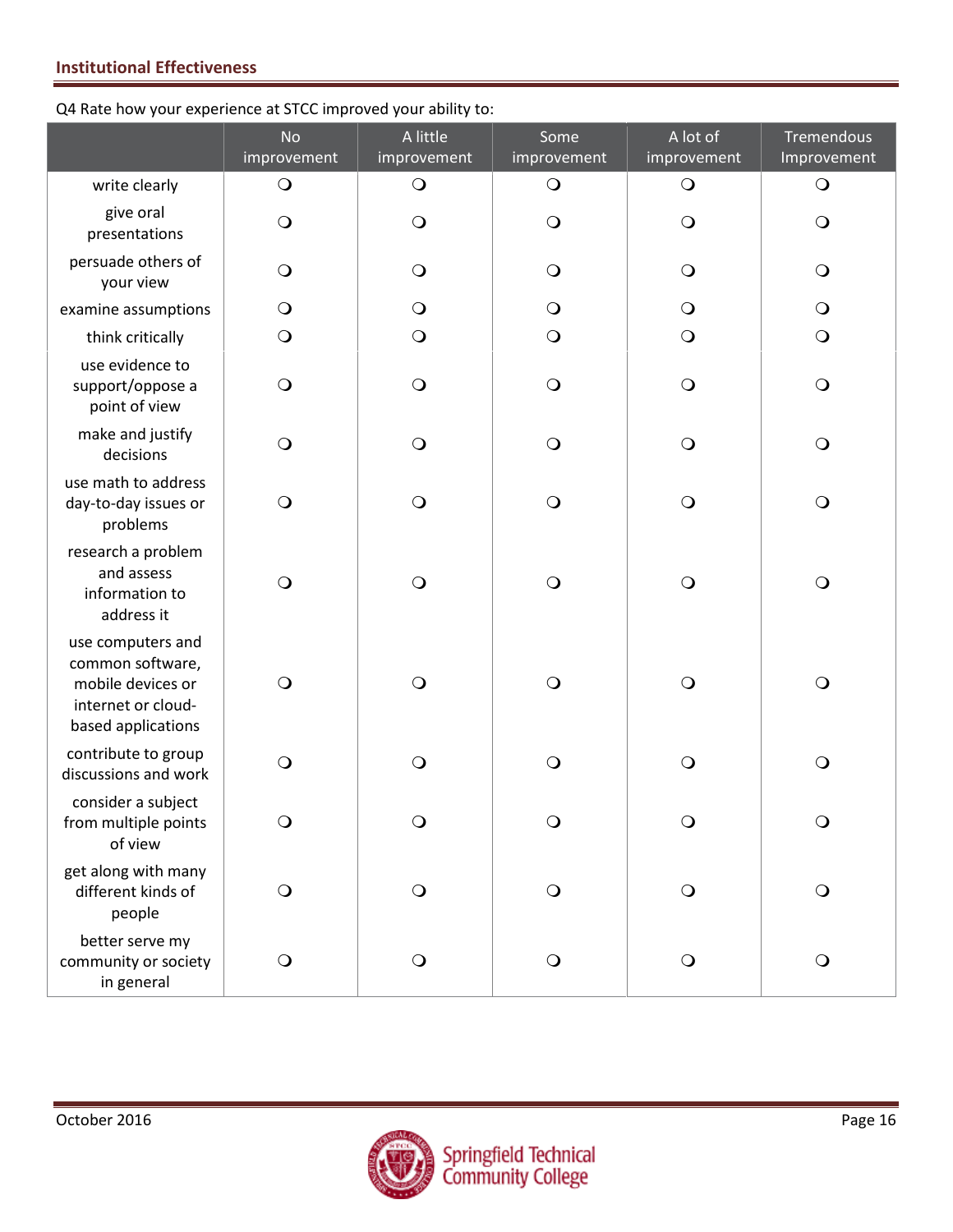Q5 Continuing Education: If you are pursuing additional education (within the year) upon receiving your degree or certificate from STCC, where are you continuing?

- $\bigcirc$  In a new program at STCC
- $\overline{Q}$  At a different 2 year college
- $\bigcirc$  At a 4-year college/university
- $\Omega$  At another non-degree educational program
- $\Omega$  I'm not beginning any additional education this year.

If students answered that they would be continuing their education, they were also asked Q6 and Q7.

Q6 Will you be attending college full or part time?

- Full Time
- Part Time

Q7 As a result of your education at STCC, how prepared do you feel to pursue your post-graduation education plans?

- Very well prepared
- O Somewhat prepared
- $\bigcirc$  Somewhat unprepared
- $\overline{Q}$  Very unprepared
- $\bigcirc$  STCC education had no role in preparing me for my post-graduation education plans

Q8 Employment Activity: If you are currently employed or seeking employment upon receiving your degree or certificate at STCC, what is your status?

- $\Omega$  I am currently employed and not seeking a new position
- $\bigcirc$  I am currently employed and seeking a new position
- $\Omega$  I am currently employed and have secured a new position
- $\Omega$  I am not currently employed but am seeking employment
- $\Omega$  I am not currently employed but have secured a new position
- $\bigcirc$  I am not seeking employment
- $\bigcirc$  I am entering or continuing military service

If students answered that they were currently employed, they were also asked Q9, Q10, and Q11.

Q9 Is your CURRENT position full or part time?

- Full Time
- Part Time

Q10 Is your CURRENT job related to the STCC degree/certificate you completed?

- $Q$  Yes, it is directly related.
- $\bigcirc$  It is somewhat related.
- $\bigcirc$  No, it is not related.

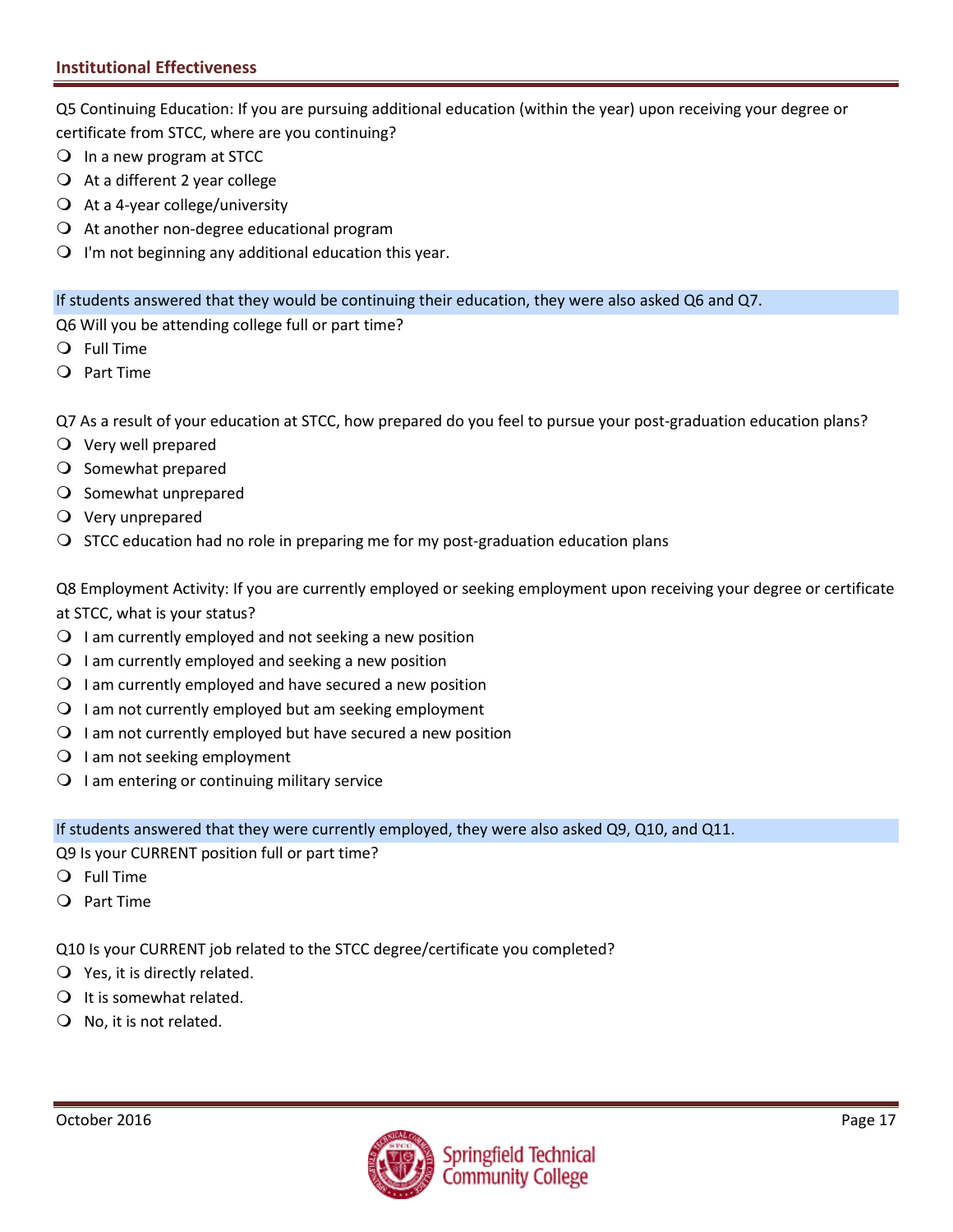Q11 As a result of your education at STCC, how prepared do you feel in your CURRENT employment?

- Very well prepared
- O Somewhat prepared
- O Somewhat unprepared
- Very unprepared
- O STCC education had no role in preparing me for my CURRENT employment

If students answered that they had secured new employment, they were also asked Q12, Q13, and Q14.

Q12 Is your NEW position full or part time?

- Full Time
- Part Time
- Q13 Is your NEW job related to the STCC degree/certificate you completed?
- $\bigcirc$  Yes, it is directly related.
- $\bigcirc$  It is somewhat related.
- $\bigcirc$  No, it is not related.

Q14 As a result of your education at STCC, how prepared do you feel in your NEW employment?

- Very well prepared
- O Somewhat prepared
- O Somewhat unprepared
- Very unprepared
- $\bigcirc$  STCC education had no role in preparing me for my NEW employment

Q15 Which barriers did you have to overcome to complete your STCC education? Please indicate if each was: Not a barrier, Minor barrier, or Major barrier.

|                                                                                         | Not a barrier | Minor barrier | Major barrier |
|-----------------------------------------------------------------------------------------|---------------|---------------|---------------|
| I was not academically<br>prepared when I started                                       | ∩             | 0             |               |
| I had not been in school for<br>a long time                                             |               | 0             | ◯             |
| My academic or career<br>goals were unclear                                             |               | 0             |               |
| Expectations of me were<br>too low                                                      |               | - 1           |               |
| It took me a while to find<br>the program I wanted to<br>complete                       |               | - 1           |               |
| After selecting my program,<br>I had trouble finding the<br>best path for completing it |               | . .           |               |

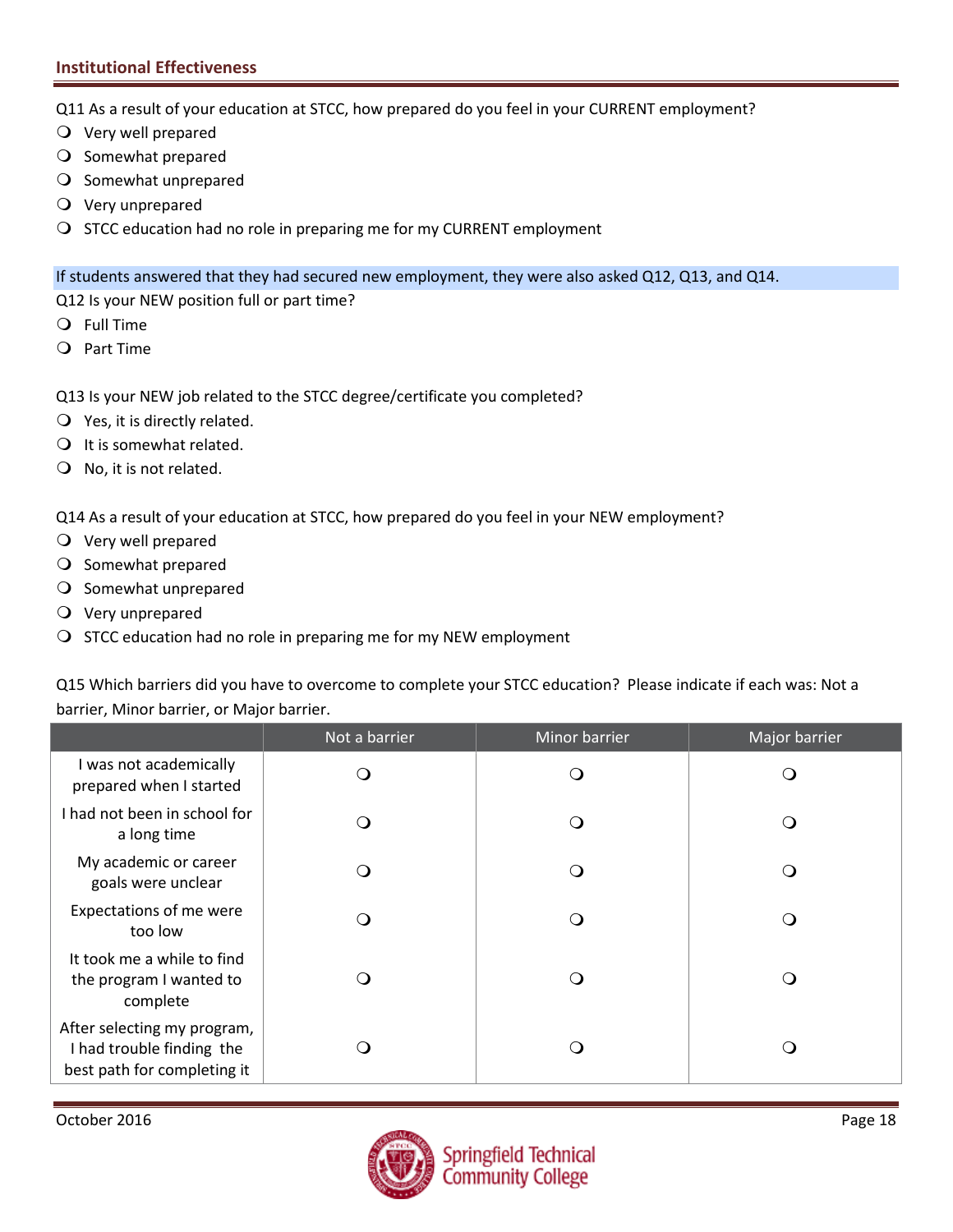| It was difficult to get into<br>the classes I needed          | O        | $\mathsf{O}$ | ∩        |
|---------------------------------------------------------------|----------|--------------|----------|
| I had difficulty completing<br>courses for my program         | $\circ$  | $\circ$      | $\Omega$ |
| My course load was too<br>heavy                               | O        | O            | ∩        |
| I didn't have a good place<br>to study or complete my<br>work | O        | $\Omega$     | $\Omega$ |
| Not enough access to<br>advisors                              | $\circ$  | O            | $\Omega$ |
| Not enough access to<br>tutors or other academic<br>support   | O        | O            | $\Omega$ |
| <b>Financial difficulties</b>                                 | $\Omega$ | O            |          |
| Job demands                                                   | (၂       | O            |          |
| Housing issues                                                | Ő        | Q            |          |
| Family responsibilities                                       | O        | $\Omega$     | Q        |
| Personal and/or health<br>challenges                          | ∩        | O            |          |
| Other (please describe)                                       | 0        | $\Omega$     |          |

Q16 What factors helped you succeed in completing your STCC education? Please indicate if each was: Not a factor, Minor factor, or Major factor.

|                                                                                      | Not a success factor | Minor success factor | Major success factor |
|--------------------------------------------------------------------------------------|----------------------|----------------------|----------------------|
| Faculty and/or instructors<br>(in-class time)                                        | ( )                  |                      | $\Omega$             |
| Faculty and/or instructors<br>(out-of-class time)                                    | ∩                    |                      | ∩                    |
| Academic advisors                                                                    |                      |                      | ∩                    |
| College staff (not faculty<br>or advisors)                                           |                      | ่า                   | ∩                    |
| In-class experience and<br>activities                                                |                      | ่า                   | ∩                    |
| Out-of-class homework<br>and projects                                                |                      | - 1                  | ∩                    |
| Internship, clinical<br>placements, or other<br>career/program-related<br>experience |                      |                      | $\Omega$             |

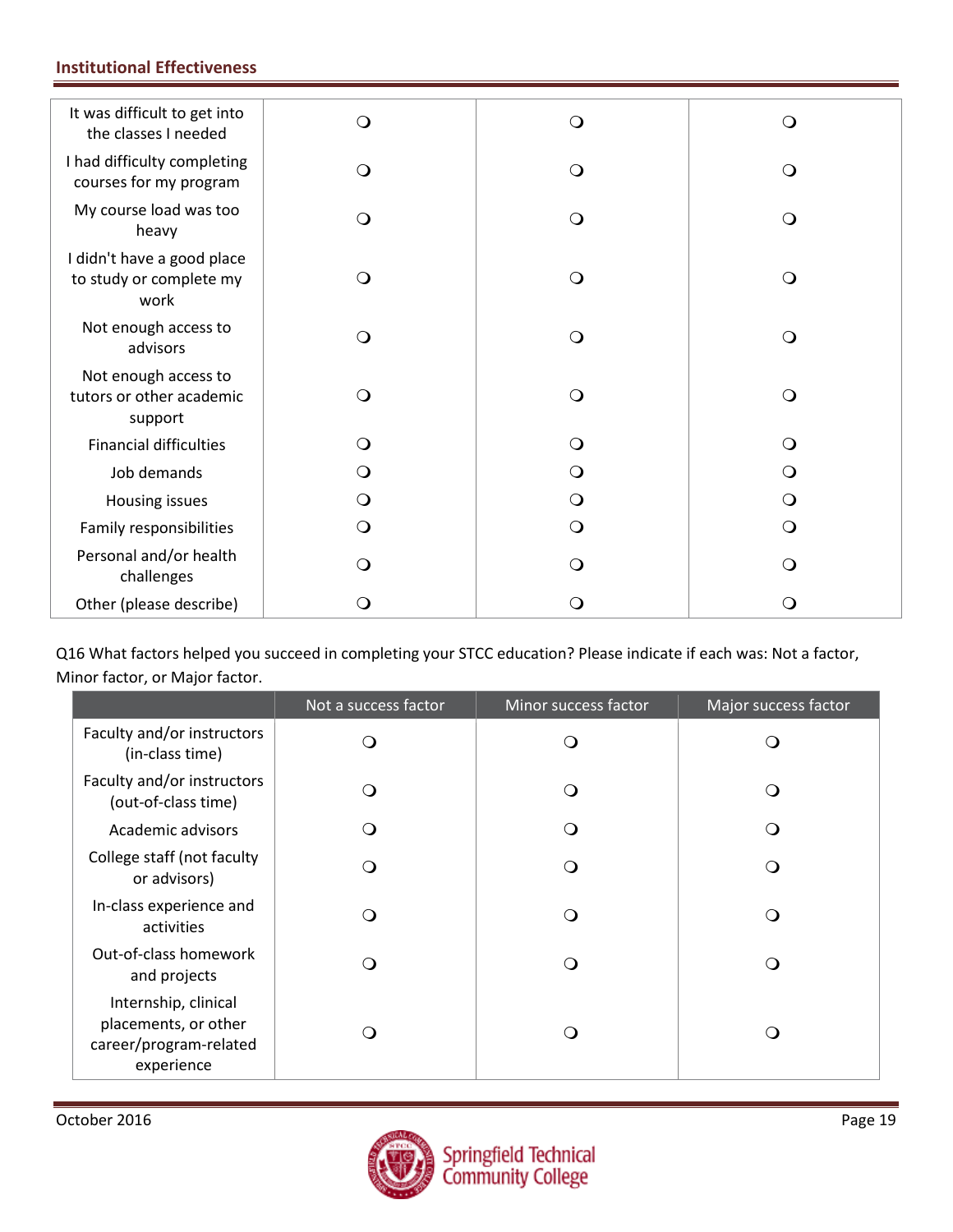| Campus activity group or<br>club                               |  |     |
|----------------------------------------------------------------|--|-----|
| Classmate inspiration,<br>support, or<br>encouragement         |  | ( ) |
| Family inspiration,<br>support, or<br>encouragement            |  |     |
| Other, non-family<br>inspiration, support, or<br>encouragement |  |     |
| Being a role model for<br>others                               |  | ( ) |
| Other (please describe)                                        |  |     |

Q17 Ethnicity (This information is used for statistical purposes only and is optional.) Please choose one answer.

- Hispanic or Latino/a
- O NOT Hispanic or Latino/a

Q18 Race (This information is used for statistical purposes only and is optional.) Please choose one or more answers.

- $\Box$  American Indian or Alaska Native
- $\Box$  Asian
- Black or African American
- $\Box$  Native Hawaiian or other Pacific Islander
- **Q** White

Q19 Gender Identity (This information is used for statistical purposes only and is optional.) Please choose one answer.

- Male
- Female
- Q Other

Q20 WHEN YOU BEGAN your education at STCC, how old were you? (This information is used for statistical purposes only and is optional.) Please choose one answer.

- 19 or Younger
- $Q$  20 to 24
- $Q$  25 to 29
- 30 or Older

Q21 As new alumni of Springfield Technical Community College, please update your contact information: (PLEASE NOTE

-- This information is kept separate from all other answers in this survey.) First Name, Last Name, personal (non-STCC) email address, phone

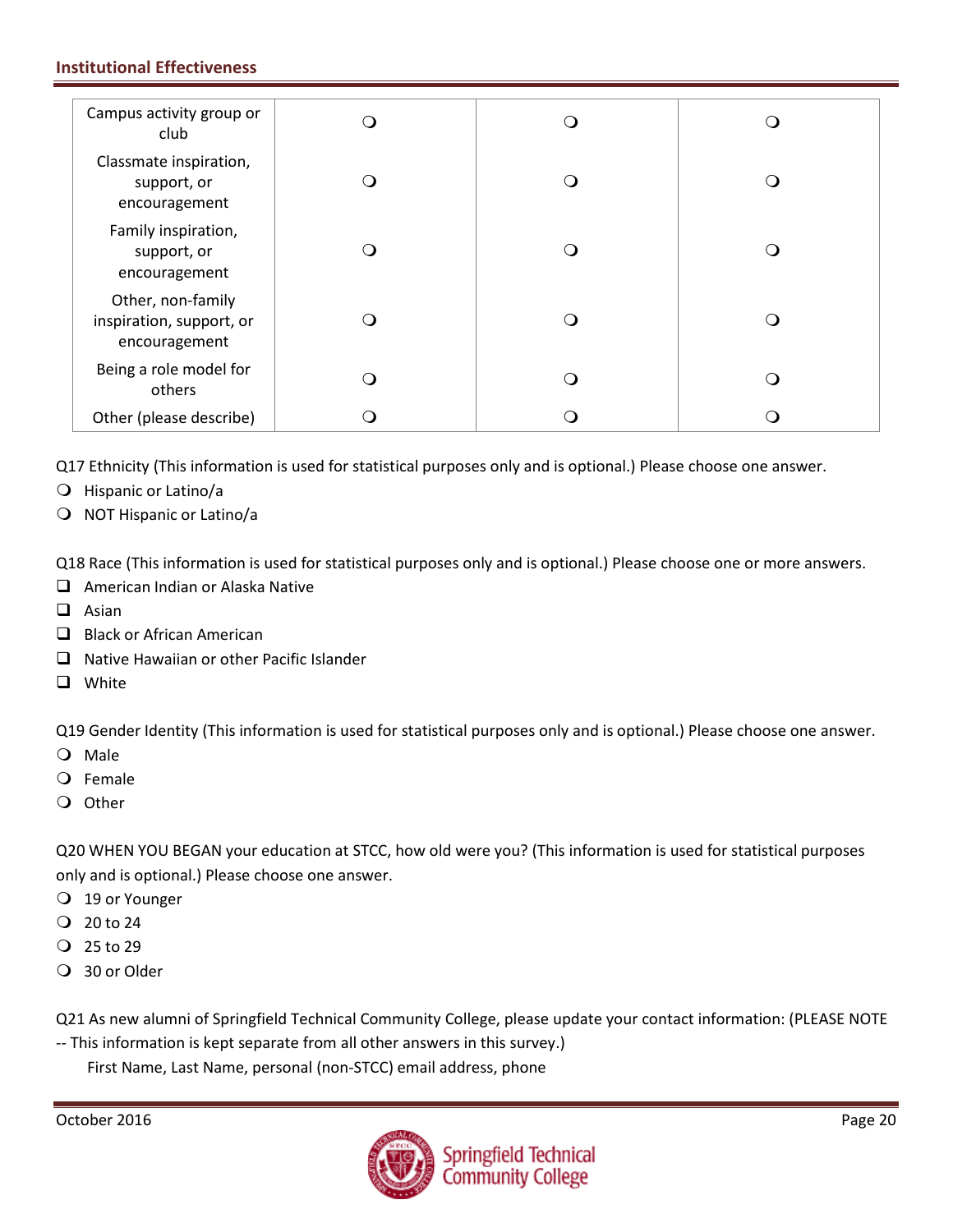## **Appendix II: Graduate Respondents by Credential and Program**

| <b>No. Associates by Program</b> |                | <b>No. Associates by Program</b> |                |
|----------------------------------|----------------|----------------------------------|----------------|
| LTGS.AA                          | 54             | CIVL.AS                          | 3              |
| LECJ.AS                          | 42             | POAA.AS                          | $\overline{2}$ |
| NURS.AS                          | 37             | BIOT.AS                          | $\overline{2}$ |
| BTCM.AS                          | 22             | LANT.AS                          | $\overline{2}$ |
| LTTR.AA                          | 21             | MDVT.AS                          | $\overline{2}$ |
| ARBT.AS                          | 12             | MCBS.AS                          | $\overline{2}$ |
| MECH.AS                          | 10             | ENGC.GS                          | $\overline{2}$ |
| BUSN.AS                          | 10             | ESET.AS                          | $\overline{2}$ |
| HTHC.GS                          | 9              | MRKT.AS                          | $\mathbf{1}$   |
| HTHC.AA                          | 9              | EDSE.AA                          | $\mathbf{1}$   |
| SURG.AS                          | 8              | DPHO.AS                          | $\mathbf{1}$   |
| DMIR.AS                          | 8              | PMGT.AS                          | $\mathbf{1}$   |
| CSET.AS                          | $\overline{7}$ | INHM.AS                          | $\mathbf{1}$   |
| ELEC.AS                          | 6              | CNST.AS                          | $\mathbf{1}$   |
| CITS.AS                          | 6              | PROG.AS                          | $\mathbf{1}$   |
| TPRD.AS                          | 6              | ENGS.AS                          | $\mathbf{1}$   |
| DHGY.AS                          | 5              | MATH.AS                          | $\mathbf{1}$   |
| MOAA.AS                          | 5              | DMIS.AS                          | $\mathbf{1}$   |
| ENGY.AS                          | 5              | DAUD.AS                          | $\mathbf{1}$   |
| CSCI.AS                          | 5              | ENGC.AA                          | $\mathbf{1}$   |
| ACCT.AS                          | 5              | BIOL.AS                          | $\mathbf{1}$   |
| RSPC.AS                          | 5              | EDEL.AA                          | $\mathbf{1}$   |
| HIIM.AS                          | 4              | MANG.AS                          | $\mathbf{1}$   |
| CLLS.AS                          | 4              | UWWL.AA                          | $\mathbf{1}$   |
| OCCP.AS                          | 4              | No Response                      | $\overline{2}$ |
| PTAS.AS                          | 4              | <b>Total</b>                     | 363            |
| AUTM.AS                          | 4              |                                  |                |
| CHLD.AS                          | 4              |                                  |                |
| CART.AS                          | 3              |                                  |                |
| ENGR.AS                          | 3              |                                  |                |
| FIRE.AS                          | 3              |                                  |                |

| <b>No. Associates by Program</b> |                         |
|----------------------------------|-------------------------|
| CIVL.AS                          | 3                       |
| POAA.AS                          | $\overline{\mathbf{c}}$ |
| <b>BIOT.AS</b>                   | 2                       |
| LANT.AS                          | 2                       |
| MDVT.AS                          | $\overline{2}$          |
| MCBS.AS                          | 2                       |
| <b>ENGC.GS</b>                   | 2                       |
| ESET.AS                          | 2                       |
| MRKT.AS                          | 1                       |
| EDSE.AA                          | 1                       |
| DPHO.AS                          | 1                       |
| PMGT.AS                          | $\mathbf{1}$            |
| <b>INHM.AS</b>                   | $\mathbf{1}$            |
| CNST.AS                          | 1                       |
| PROG.AS                          | 1                       |
| <b>ENGS.AS</b>                   | 1                       |
| MATH.AS                          | $\mathbf{1}$            |
| DMIS.AS                          | 1                       |
| DAUD.AS                          | 1                       |
| ENGC.AA                          | 1                       |
| <b>BIOL.AS</b>                   | $\overline{1}$          |
| EDEL.AA                          | $\mathbf{1}$            |
| MANG.AS                          | 1                       |
| UWWL.AA                          | 1                       |
| No Response                      | $\overline{2}$          |
| <b>Total</b>                     | 363                     |